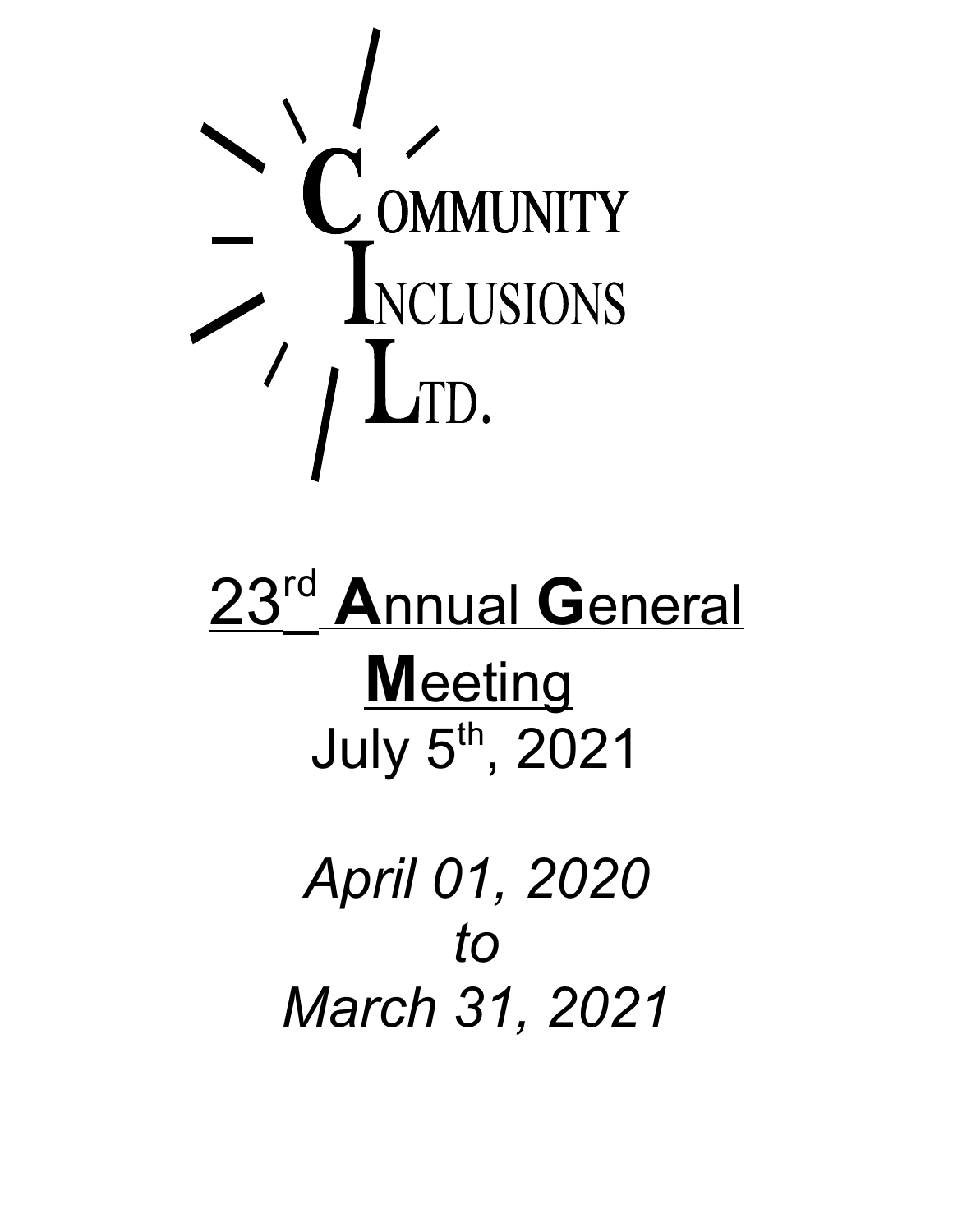# *6:00pm Business Meeting*

- 1. Welcome
- 2. Moment of Silence
- 3. Approval of Agenda
- 4. Minutes from 2020 Annual Meeting
- 5. Chairperson's Report
- 6. Presentation of the Financial and Auditor's Report
- 8. New Business

- -

- 9. Nominating Report
- 10. Adjournment of Meeting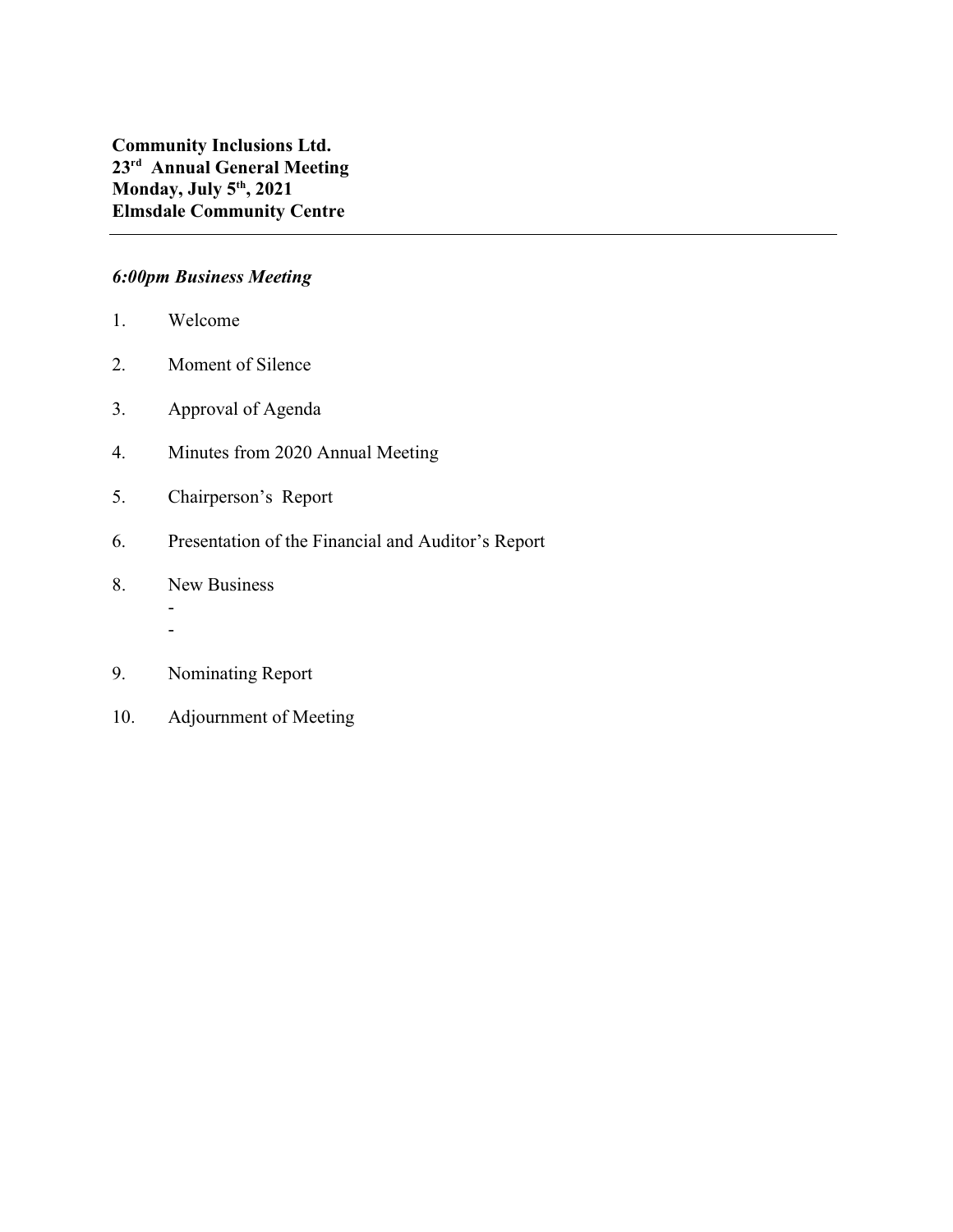#### **Community Inclusions Ltd.**

22<sup>nd</sup> Annual General Meeting, O'Leary Legion Branch #2 November 24<sup>th</sup>, 2020

#### **Board Members Present:**

Ethel Ellsworth-Gallant, Heather Cameron, Troy Gorrill

**Board Members on Teleconference:** Libby Shaw, Donna Wood, Ralph MacNeill

**\_\_\_\_\_\_\_\_\_\_\_\_\_\_\_\_\_\_\_\_\_\_\_\_\_\_\_\_\_\_\_\_\_\_\_\_\_\_\_\_\_\_\_\_\_\_\_\_\_\_\_\_\_\_\_\_\_\_\_\_\_\_\_\_\_\_\_**

**Regrets:** Gwen Clements, Olive Gallant, Telly Alyward

Ethel Ellsworth-Gallant welcomed staff, Board, parents, and community members to the  $22<sup>nd</sup>$  Annual General Meeting of Community Inclusions Ltd. Ethel explained that due to the COVID-19 Pandemic, there are families and clients missing and this will be a modified meeting.

A moment of silence was taken for members who are no longer with us.

#### **Agenda**

*Heidi Chaisson motioned for the approval of the agenda, seconded by Laurie Ann Waite. Motion carried.*

#### **Minutes of Last Meeting**

Troy Gorrill reviewed the Minutes from the 2019 AGM. No errors or omissions. *Heather Cameron motioned for the approval of the AGM minutes and Deanna Keough seconded the motion. Motion carried.*

#### **Chairpersons Report**

Ethel Ellsworth-Gallant presented, on behalf of Ralph MacNeill, his yearly report.

*David Baglole motioned for the approval of the Chairpersons Report. Nancy Arsenault seconded this motion. Motion carried.*

# **Presentation of the Financial and Auditor's Report**

Sharon O'Halloran shared the Financial and Auditors Report for Community Inclusions Ltd. for the fiscal year April 1, 2019-March  $31<sup>st</sup>$ , 2020. Ethel called upon Kevin Porter to review the Executive Director's Yearly Report.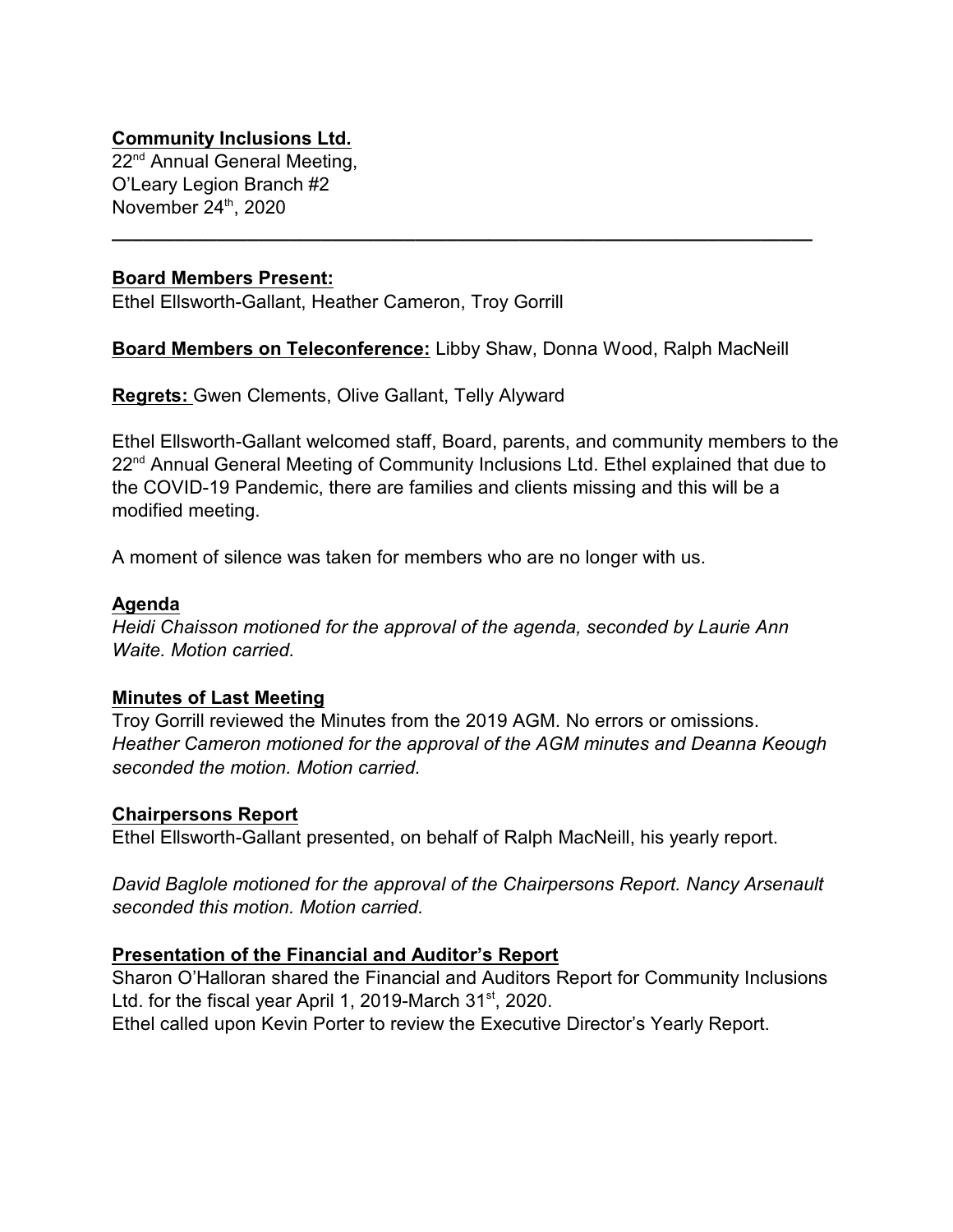*Natalie Horne-Gallant motioned for the approval of the Financial Report, Executive Report, and the yearly Site Reports (which are available in the AGM Packages and online). Heather Cameron seconded this motion. Motion carried.*

### **By-Law Amendment**

Kevin Porter presented the amendment to the By-Laws and read out Schedule A of letters patented from recommendations by the CRA regarding the Charitable Status correspondence from January  $17<sup>th</sup>$ , 2020.

*Laurie Ann Waite motioned for the approval of the amendment and Deanna Keough seconded this motion. Motion carried.*

#### **Board of Directors 2020-2021**

The following nominating report was brought forward and read by Ethel Ellsworth-Gallant:

| 2021 |
|------|
| 2021 |
| 2021 |
| 2022 |
| 2022 |
| 2022 |
| 2023 |
| 2023 |
| 2023 |
|      |

\**In discussion with potential Board Member*

*Jennifer Kinch motioned for the approval of the 2020-2021 Election for Board of Directors and Heidi Chaisson seconded this motion. Motion carried.*

# **Other Presentations:**

Retiring Board Members: Libby Shaw, Gwen Clements

#### **Business Meeting Adjourned**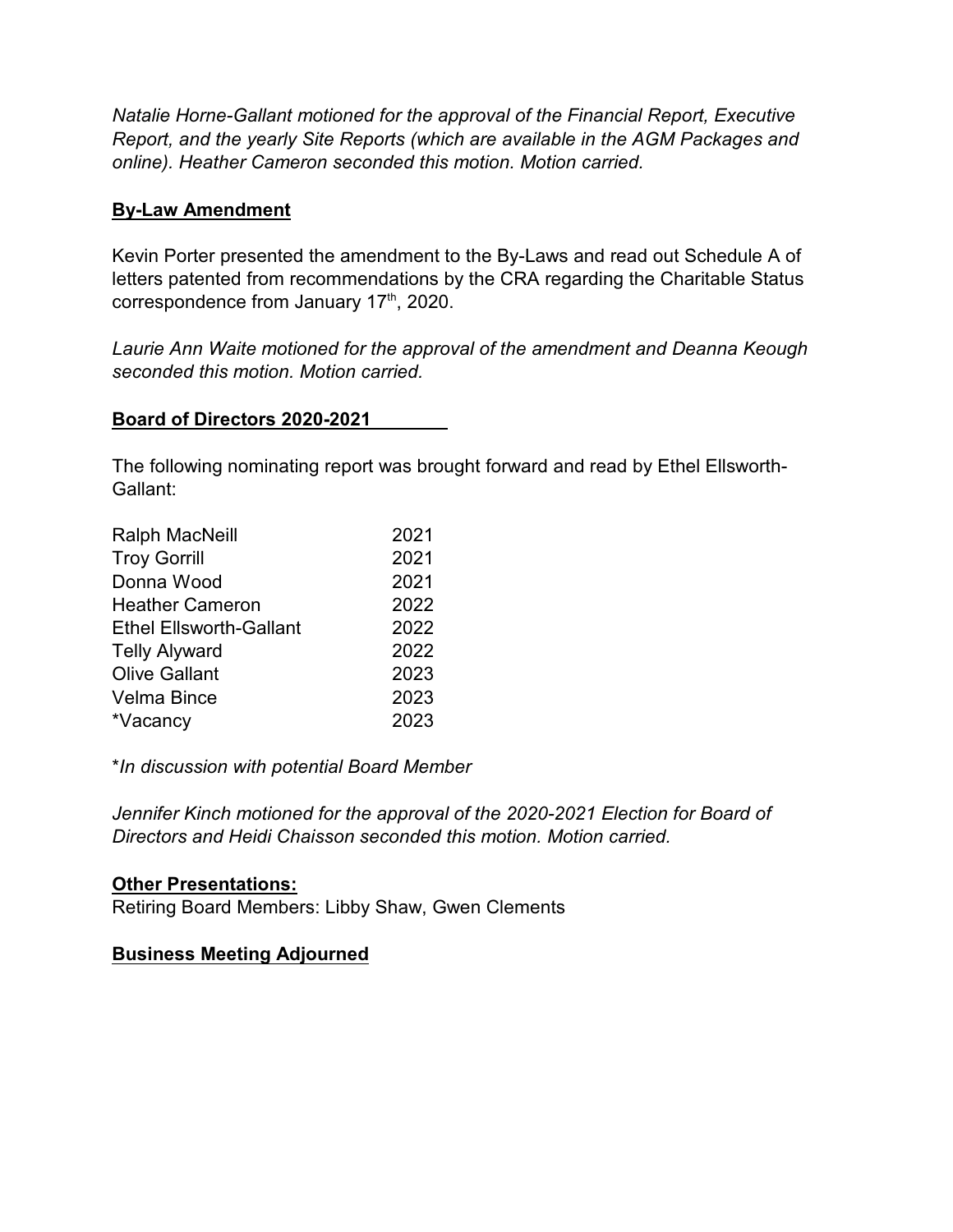# **Community Inclusions Board of Directors 2020-21 Annual Report**

#### **Chair: Donna Wood**

It is my pleasure, on behalf of the Board of Directors of Community Inclusions, to present the 2020-2021 annual report.

Despite the ongoing global pandemic (Covid), Community inclusions continued to provide valuable support to our clients that we serve. This was possible through the various partnerships with the Federal, Provincial and Municipal governments. As well, community groups and private donations have also helped throughout the year, and we are very much appreciative of this support.

#### **Residential**

Since January 2020, Greenmount House located in the Tignish area has continued to be rented for this past fiscal year.

Last year, two clients who were in long-term respite at our Tignish Group Home transitioned into their new home, MacLeod Lane in the first week of March. We are pleased to report a third resident was transitioned to the MacLeod home in October and that the three residents there are getting along well.

Community Inclusions continued to be challenged at times with residents who are aging and subsequent growing needs. There is a need for long-term planning around this issue, one that involves our partners across PEI as this is a provincial challenge, and ultimately, a national one as well. It is a fact that as our clients are living longer, and as they age, their needs become more complex. When they become more medically fragile, their need becomes more of a nursing type care. As a result, two of our longterm residents at the Tignish Group Home were moved to the Western Hospital, one in October and one in January. This was a very difficult decision, but one that needed to be done for the safety of the residents and the staff at the home.

Covid-19 has changed many things on PEI since arriving in mid-March 2020. Our day programs, in accordance with CPHO (Chief Public Health Office), closed on March 16th, a short while later our day services and employment closed, and staff were reallocated to help support residential staff. Both sets of staff remained in contact with their clients on a regular basis and did social distance visits when possible. For a period, staff worked from home and at our main offices in O'Leary. As well, they worked when needed at our day services sites in Tignish and O'Leary.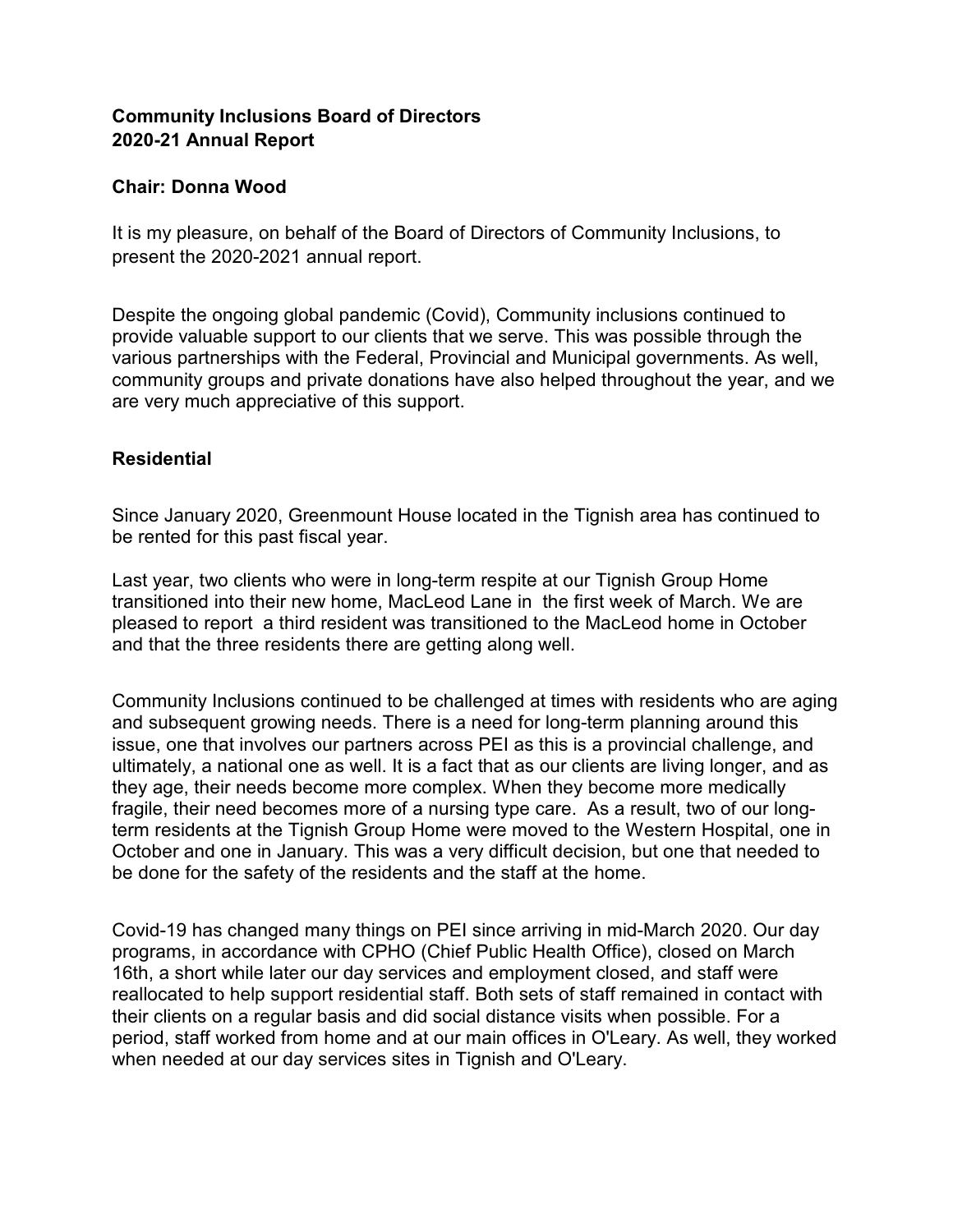A heart felt thank you goes out to our residential staff for their efforts during this incredibly stressful time, and for all of our day services and administrative staff for stepping up in the supportive role they played.

In the past 11 years we have added four new residences, yet are managing these homes with staff, our Residential Services Coordinator, we are exploring adding an assistant to give this position some much needed help.

#### **Day Programs**

Our two day programs and employment unit stayed closed until the end of June ( both has closed mid-March) as per CPHO guidelines. We started to re-open our day programs, including employment services with guidance from the CPHO. We also took guidance from the Department of Social Programs and Housing. Staff supported our residential services, with our administrative staff doing the same in their roles.

Of note, our bakery and cafe, after trying to operate for a short period, closed about a week after the Covid 19 Pandemic hit PEI. Given the circumstances, safety concerns and uncertainty regarding Covid-19, the board made the difficult decision to temporarily close the operation with a goal of reopening later. The bakery-café re-opened the end of May.

#### **Administrative**

It was exciting to hear from the Canada Revenue Agency late last summer that we had become successful in becoming a registered charity. As mentioned in last year's report, changes were made to the activities section of our bylaws letter patterns. This most recent effort began in 2018. Again, we to want to thank the Department of Social Programs and Housing for their support with this and to Nancy Quinn who was contracted through Sharon O'Halloran CPA Services to also assist.

We have grown these past number of years, adding two more residences recently. We have discussed in the past adding two new positions, someone to help with Human Resources and an Assistant to our Residential Coordinator. As a side note, we are happy to report that Rushell MacDonald was recently hired as our new Human Resource Coordinator.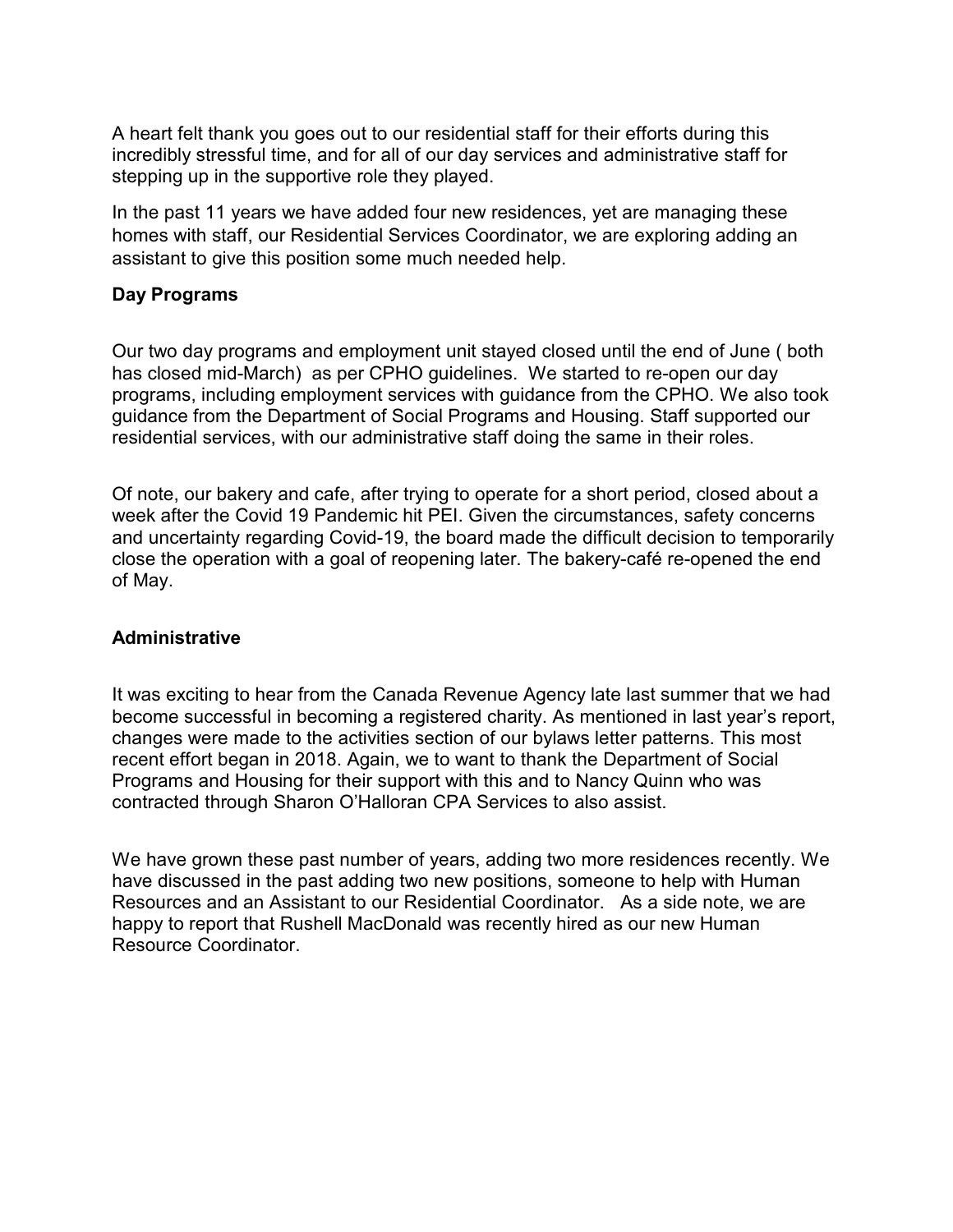This will help a great deal as we have grown substantially where we have over 50 employees regularly on the payroll. Last tax year we issued over eighty T4's. Someone is needed to assist in this area as well as help manage our Collective Agreement.

### **Finances**

This year we are looking at \$67,367.00.00 in surplus dollars. This surplus can be attributed to a boost in our core funding, Covid related grants and dollars from government, the shutdown at the bakery & café and donations were up substantially from last year. However, we may be in a position this year of extra funds, much of that surplus will be allocated to various areas moving forward. For example, the \$20,000.00 in donations we received from Special Needs Housing in Tignish, we only used approximately \$6,000.00 for the new generator at MacLeod House, therefore, the remaining amount will be deferred to this and any other future needs.

#### **Donations**

We would like extend a huge thank you to the following people and organizations that contributed financially to Community Inclusions. These include: Elmer and Jackie Arsenault, O'Leary Association for Community Living, PEI Association for Community Living, PEI Easter Seals, Tignish Special Needs Housing, The Medicine Shoppe, O'Leary, Tish and Mike Shea, West Prince Sports Council (Win4 All), O'Leary Lions Club, Tignish Coop Member Relations Committee, Tignish Credit Union, Memorial donations: Alyre Bernard, Tignish Normalization Coop, Janet and Edgar Dennis and an anonymous supporter. We appreciate these donations very much and they help in so many ways.

# **Employment Services Unit**

Our Employment Services have been around since mid 2002. We have always appreciated the support we received from Skills PEI. We are especially pleased with the past and present support of the West Prince Business Community. We have grown to the point where we have expanded the Drop-in Day to three days with the goal in the future of it being a five day a week program. Looking ahead, this could involve some improvement to the physical infrastructure of the training room at our 24 North Street location and adding more staff to assist with the day-to-day operations.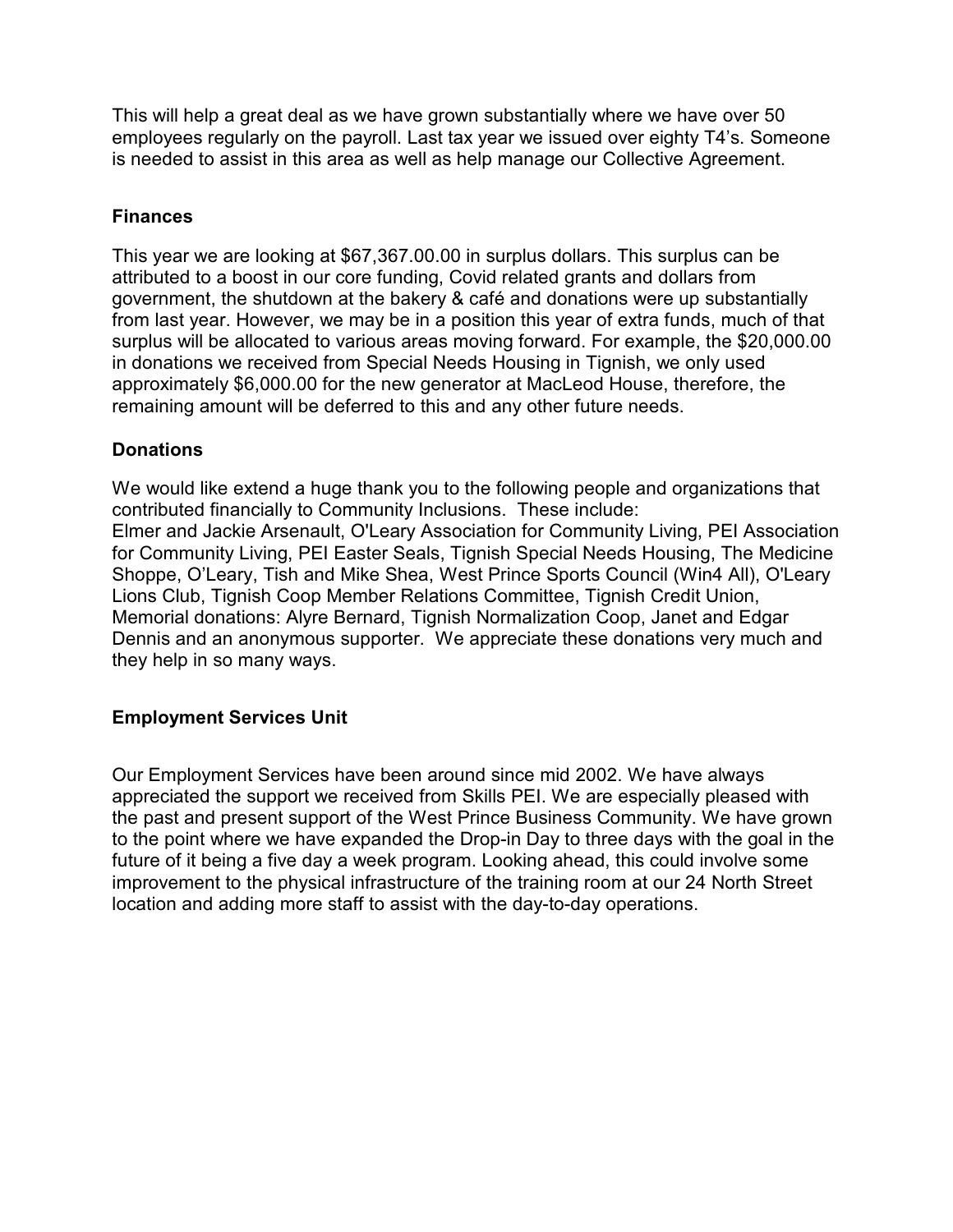#### **Labour Committee**

During our last round of collective bargaining with the Union that represents our frontline human services employees, a labour committee was formed to assist in dealing with any labour related issues and to build on the positive relationship we have had with our workers since signing our first collective agreement back in 2001.

A note of a new Collective Agreement was negotiated and signed in 2019, this agreement takes us until March  $31<sup>st</sup>$ , 2022.

# **Community**

We wish to acknowledge several groups or individuals who help make CI the wonderful organization that it is. Community partners such as Transportation West, Win 4 All, Association for Community Living, Local Co-ops in Tignish and O'Leary the local Credit Unions, O'Leary Lions Club, Schools, CBDC in Alberton, Holland College West Prince Campus and PEI Campus, Skills PEI, Career Development Services, Rural Community Learning and the Provincial and Federal Government of Canada as well as various local employers…we truly value the partnerships we have with each and every one of you.

#### **Closing**

In closing, I would like to thank the members of the Board for their dedication and time over the past year. These people include: Heather Cameron, Telly Alyward, Olive Gallant, Velma Bince, Ralph MacNeill, and Troy Gorrill. A sincere thank you as well to Ethel Ellsworth who was a Board member until February 2021. We so appreciate her expertise and the time and dedication to Community Inclusions over the years. I would also on behalf of the board like to thank Kevin Porter, our Executive Director who recently celebrated 20 years of service within our organization and as well our entire staff for the work that they do to support Community Inclusion and the everyday running of everyday services and residents. We commend our staff for working tirelessly during this uncertain time of Covid and ensuring that our organization continued to offer this especially important service to the vulnerable population that we serve.

Respectfully submitted.

Donna Wood, Chairperson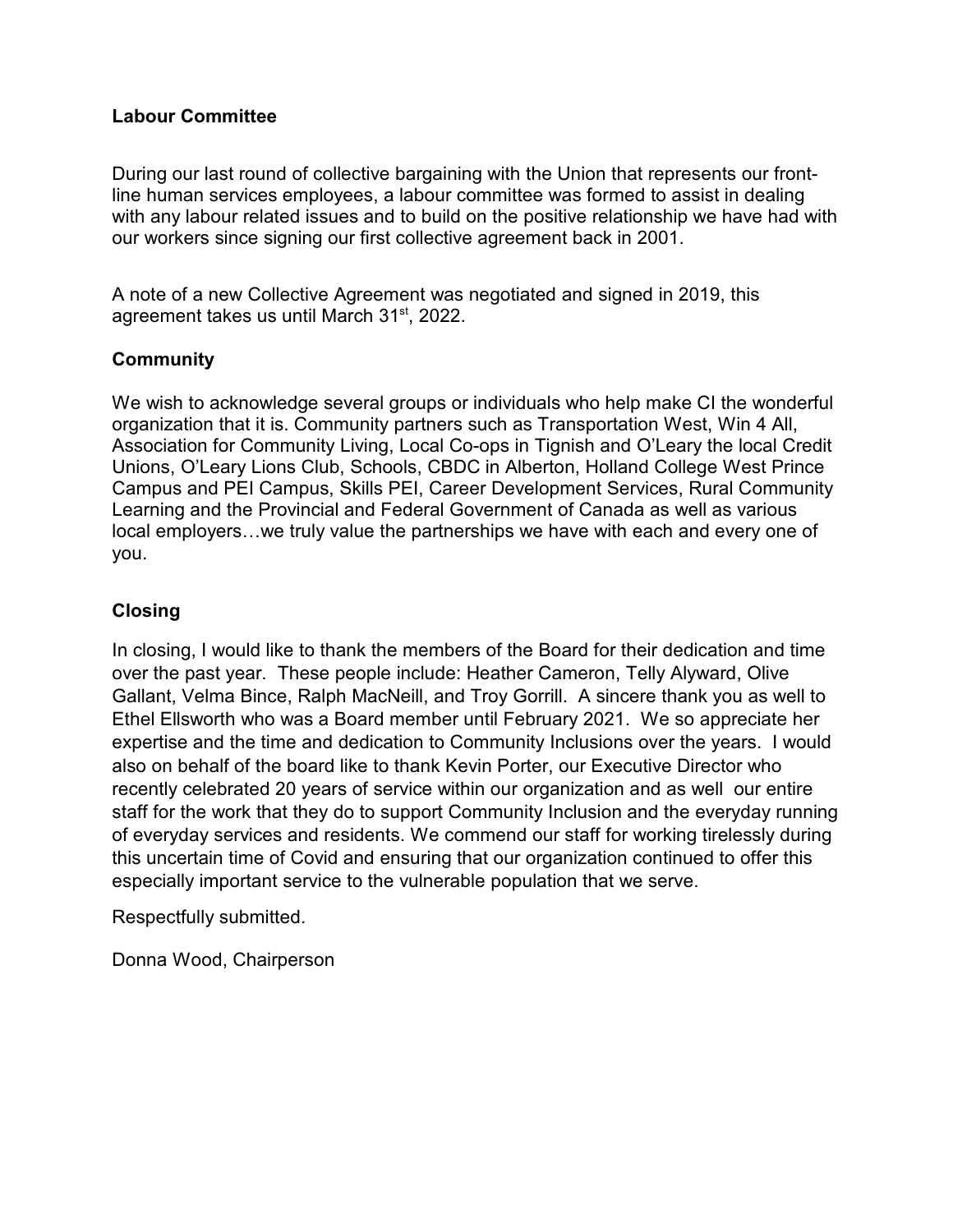# **Executive Director's Annual Report 2020-2021 Annual Report**

March 31<sup>st</sup>, 2021 marked the end of Community Inclusions  $23<sup>rd</sup>$  year in service. And what a year it was with the worst pandemic to hit the world since 1918 Spanish Flu. This year's Annual General Meeting is an opportunity to look back on the past year, and also look to the present and plan for the future.

# **Financial**

- $\checkmark$  We continued to benefit from our work and relationship with the Department of Social Programs and Housing ( formerly the Department of Family and Human Services). Quarterly Statistics up until Covid 19 were regularly submitted to the department.
- $\checkmark$  Community Inclusions benefitted from the hard work by the O'Leary Lion's Club. They again donated to the organization.
- $\checkmark$  The Tignish Normalization Cooperative continued to support Community Inclusions, they cost shared in maintenance projects at the Tignish Training Centre.
- $\checkmark$  The organization benefitted from its involvement with Sharon O'Halloran's Accounting Services. Sharon and her staff made themselves accessible during the year. Following her recommendation, we changed our accounting software from MYOB to SAGE. We started this process in November of 2019, and it continued right up until March  $31<sup>st</sup>$ , as Covid 19, like many other things, greatly impacted this transition.
- $\checkmark$  The organization welcomed new auditors, the MRSB Group.
- $\checkmark$  Community Inclusions is one of the recipients of dollars raised through the Western Region Sport Council's Win4All Fund-raiser. The council uses Community Inclusions facilities to tabulate their weekly results. Monies donated went towards various programs.
- $\checkmark$  Throughout the year we received various donations from families, memorials and other sources.
- $\checkmark$  For the 19<sup>th</sup> year our Employment Unit was funded through Skills PEI, of note dollars came from the Local Labor Market Development Agreement.
- $\checkmark$  Charitable Status Application was finally achieved as we heard late summer of 2020 that our application had been approved.
- $\checkmark$  Our Collective Agreement with our front-line employees (UPSE) expires March  $31<sup>st</sup>$ , 2022.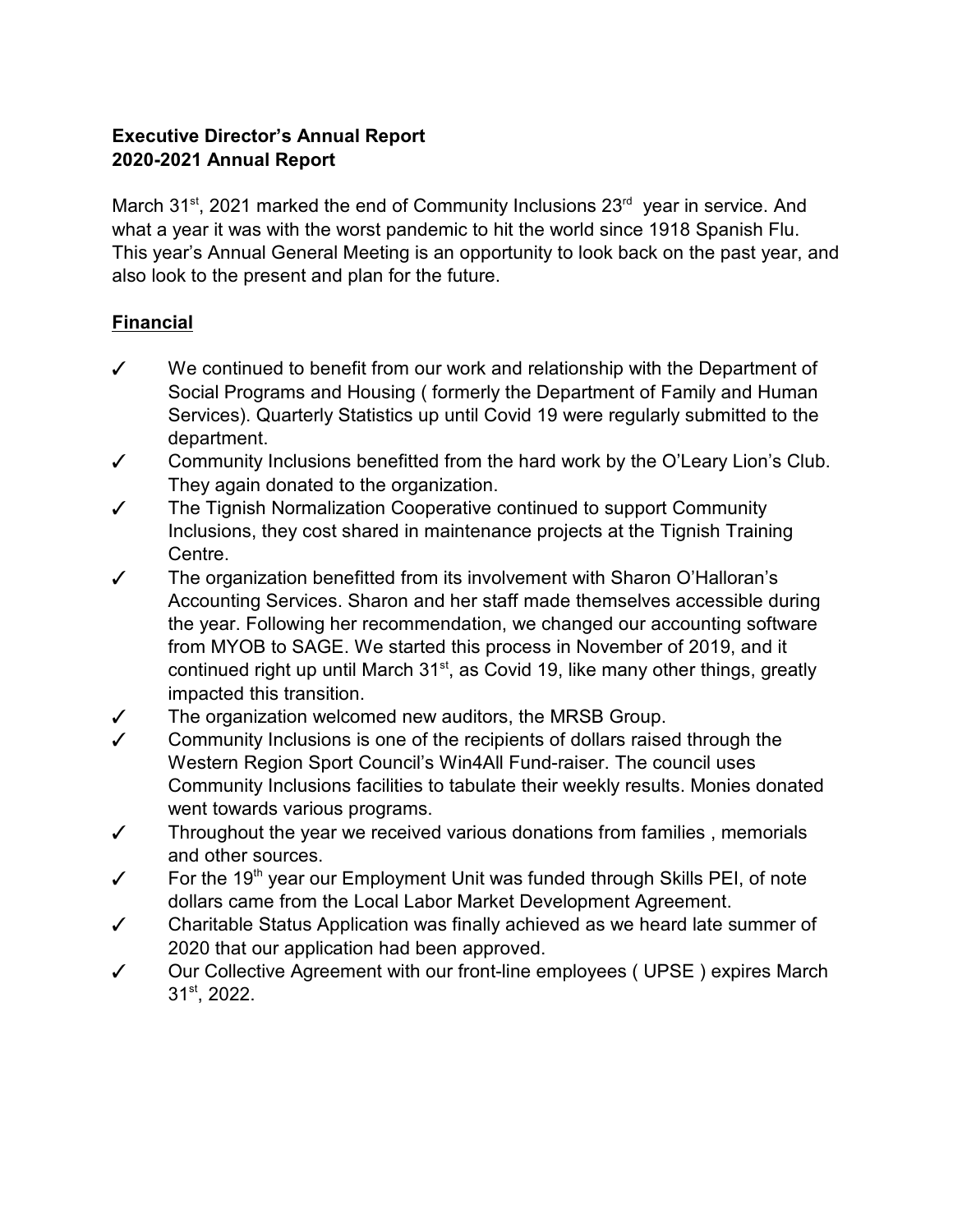$\checkmark$  We were fortunate to achieve surplus this year. We are appreciative of the bump to our core funding levels from the Department of Social Development and Housing. We are also appreciative of the extra dollars received as a result of the pandemic. Each year we are fortunate to receive donations from various sources, we are fortunate to receive the level of support we do from our community.

#### **Administrative**

2020-21 was another busy year as far as administrative work. Especially with the pandemic, staff worked from home initially then gradually made their way back to working out of the office.

#### **General items of note:**

- $\checkmark$  Web Site that is updated on a yearly basis: [www.communityinclusions.com.](http://www.communityinclusions.com.) This was a great way for people to get a nice snapshot of the the organization, complete with downloadable resources. Plans are to update our web presence in the coming year.
- $\checkmark$  Our Facebook Pages continued to grow, Community Inclusions Ltd and the Maple House Bakery & Café . Combined we are close to 3000 likes. With a goal to continue to build this audience as it is an economical way to talk about and advertise the various goings on of Community Inclusions and the bakery & café.
- $\checkmark$  The organization continued to benefit from having an Administrative Clerk. The positioned worked closely with our Residential Coordinator and also our Office Manager .
- $\checkmark$  Joanie Chislett continued to fill in for Jamie Martin as Office Manager as Jamie continues her maternity leave.
- $\checkmark$  Rochelle Keough was hired to backfill Joanie's posiiton as Administrative Clerk and was replaced by Jennifer Kinch who has continued in the roll.

# **Staffing**

Community Inclusions staff continued to do their jobs at a high level. As the needs of the organizations client's continue to change, there will be an ever increasing need for staff to receive more formalized training to help them better serve those needs.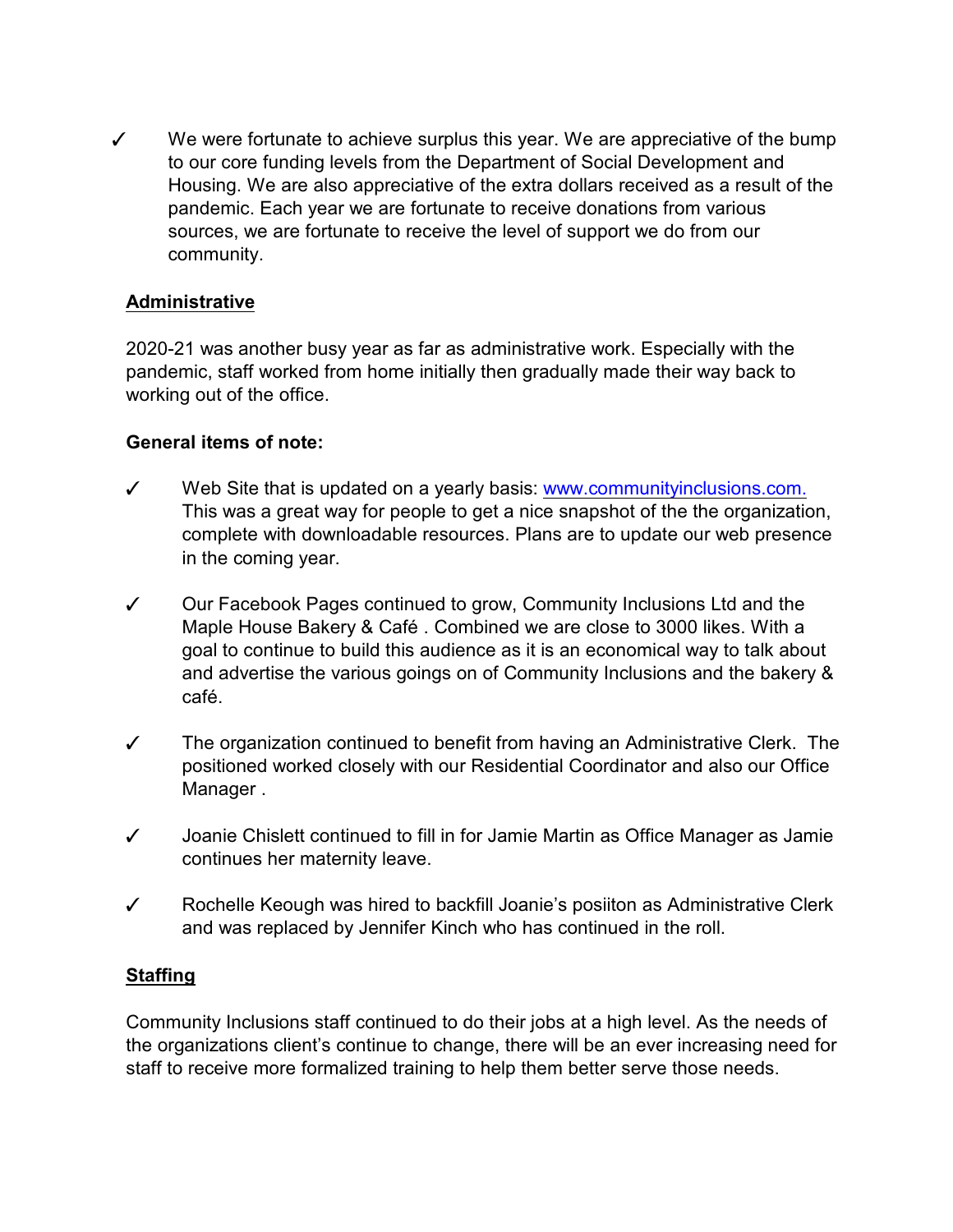# **General items of note:**

- $\checkmark$  In the past year we added a number of new staff through the AccessAbility Program as new clients came into our services. Of note our Employment Services Unit expanded due to new clients coming in and the need for increased staffing. That program went from one to three days per week.
- $\checkmark$  On the Job Placements came from Career Bridges and the Human Services Program from Holland College.
- $\checkmark$  Regular Management Meetings.
- $\checkmark$  Safety Committee Meetings were held.
- T Staff took part in the organization's Annual Staff Fun Day**.**
- $\checkmark$  Staff get together's included dinner at the Family Traditions and the Annual Staff Fun Day.
- $\checkmark$  Various staff were added to the Maple House Bakery and Café.
- $\checkmark$  Two summer students were hired.
- $\checkmark$  A Labour Committee was developed in conjunction with our unionized front-line employees as a result of the 2019 bargaining. This committee's purpose is work on and labour related issues between agreements.

# **Programming**

The Site Manager's\ Employment Unit Reports cover the main points related to programming and employment. Please read them to hear about all of the happenings over the past year. Nearly every aspect of Community Inclusions planning\programming, and the support we provide, comes from solid, well thought out Case Plans. These services were greatly impacted by the global pandemic, as we shut down mid-March and opened the first part of June. During that time staff continued to stay in contact with clients-residents and front-lines staff supported our residential servcies.

Case Plans are reviewed annually and are adjusted according to various staff input and plan outcomes.

# **General items of note**:

- $\checkmark$  New clients to the organization have continued to apply for our service through the AccessAbility Support Program. This has allowed a much more seamless transition for new clients to the organization and also has created employment opportunities for additional staff.
- $\checkmark$  Related to the above the organization continues to benefit from being involved with the Transitions Team at Westisle High School.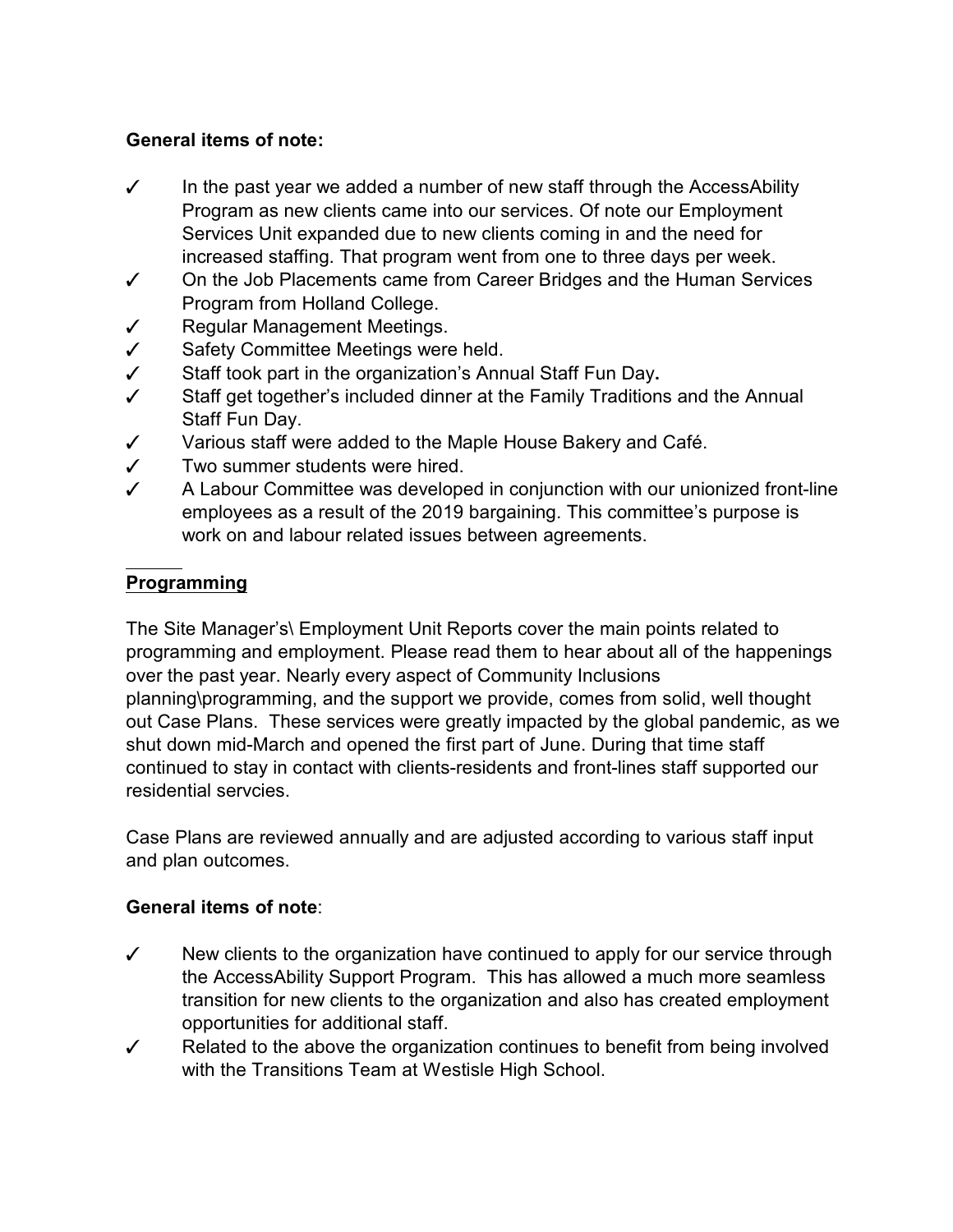$\checkmark$  Meetings held with other like-organizations (Non-governmental Organizations ). This was an excellent opportunity to share information and exchange ideas regarding similar topics and issues.

### **Housing**

Our Tignish Group Home entered into it  $35<sup>th</sup>$  year of operation, since it opened in 1986. It was very much a transitional year for the home as two of our long-term residents were moved to the Western Hospital due to their higher levels of care..

Alberton House in it's 10th year of operation the home continued to be at full capacity. The respite room at the house was occupied on a regular basis.

The O'Leary Apartments operated the full year with five residents .

MacLeod House opened mid-December of 2018 with one resident that moved in. As of October of 2020, we have three individuals residing there.

Greenmount House opened in January of 2020 and has one individual residing.

#### **General items of note**

- $\checkmark$  Alberton House, the O'Leary Apartments, MacLeod House and Greenmount House continued to alleviate some of the pressure related to housing for our population. The organization's Alternate Living Placement Program ( individuals in room and board situations, or living more formally with Associate Families ) continued to operate. A number of new individuals have been added this year.
- $\checkmark$  There is a big need for the organization to develop a clearer policy on the level of needs-care that the organization can support. As our residents age, so have their needs, in some cases they have become more complex. We in many ways are similar residentially to Community Care in the level of care we can provide. They assist each residence with light care, assistance with meals, bathing, medications, laundry and basic support for everyday living. Community care is intended for those individuals who score a 1, 2 or 3 on the Seniors Assessment Tool (SAST).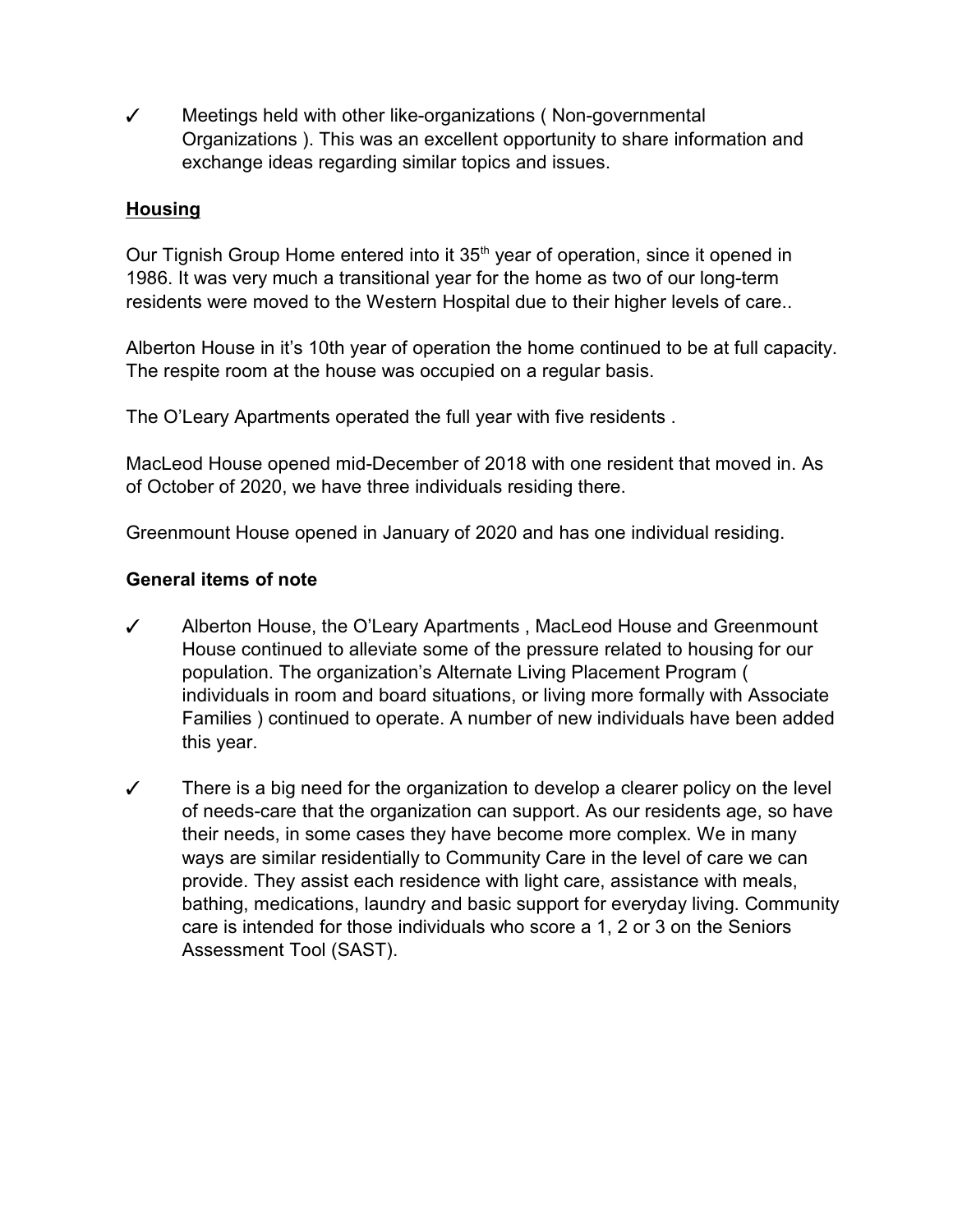### **Closing Remarks**

Thank you to all the various organizations and individuals who continued to support the work of Community Inclusions. Also thanks to the Department of Social Development and Housing for their ongoing support this past year. Despite our ongoing financial challenges we have managed to work together in a positive way to address the needs of those who attend our services.

Thanks to all of the Community Inclusion's staff for continued hard work and dedication. This past year has been a very challenging one for all of our front-line workers as they have been providing the various services that we offer during a global pandemic. Through much uncertainly and stress, they continued to perform their jobs in a professional manner and at a high level. Thanks to Joanie Chislett the organization's acting Office Manager. Thanks as well to Jennifer Kinch, Administrative Clerk. She joined the CI team last September, and has been a great addition.

Also thanks to Jamie Martin ( currently out on maternity leave ) as she came in a day a week ( sometimes more ) to help with the changeover to the new accounting software, Jamie also helped in other capacities. . Thanks also to the Management Team for their continued support and valued input. They consist of Laurie Ann Waite, Deanna Keough, Nancy Arsenault and Natalie Horne Gallant.

To all of the individuals who participate in our various services, thank you, our mandate is built around meeting each one of your needs. It has been a pleasure working with you to help reach your goals this past difficult year.

Thanks to the Board of Directors for all of their support and guidance this past year and a special thanks to Chair Donna Wood. Community Inclusions is lucky to have such a dedicated group of volunteers guiding the organization. Big thanks to Ethel Ellsworth who stepped down this past February. I look forward to working with the current board during this coming year, 2021-22.

Respectfully,

Kevin Porter Executive Director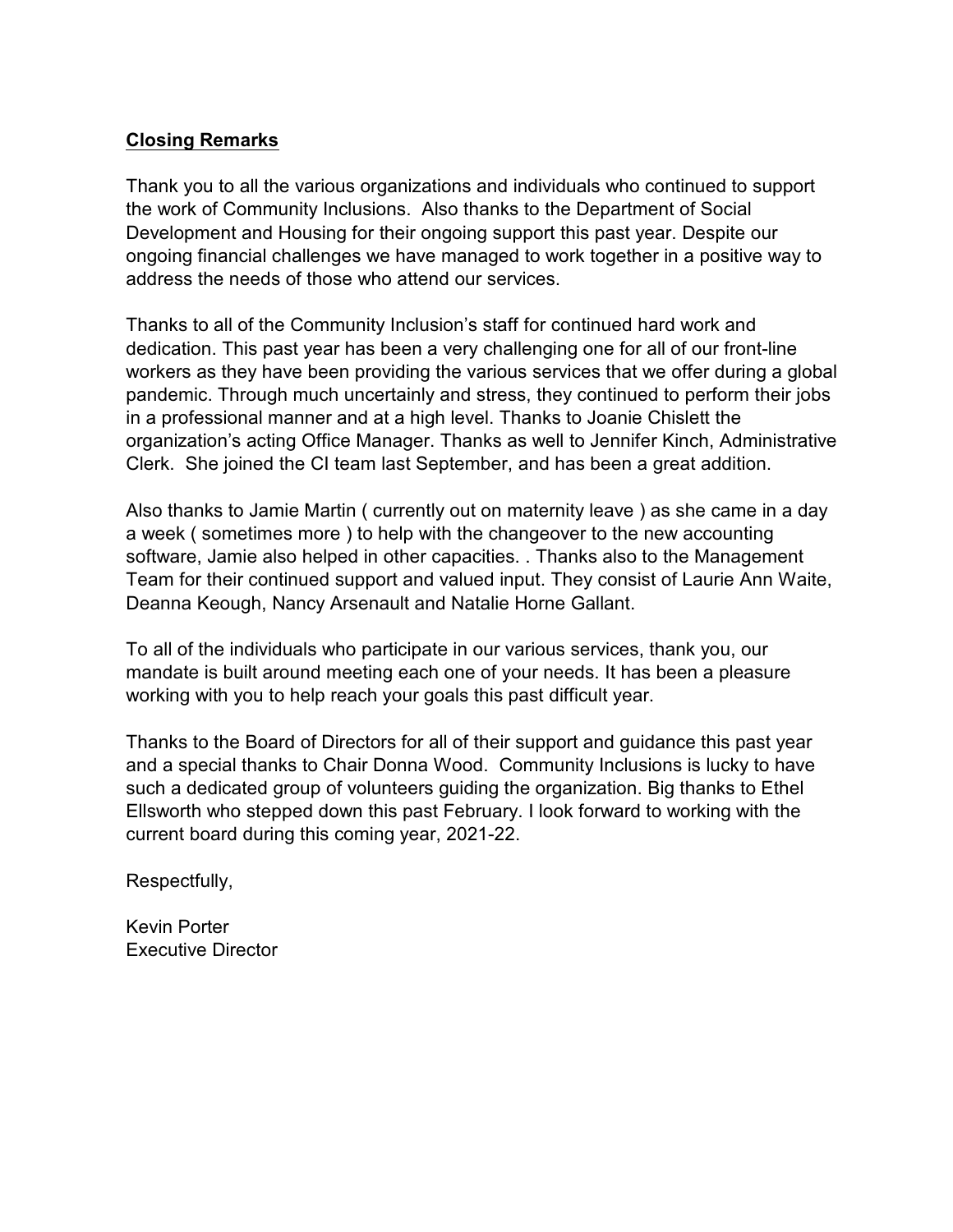# **Residential Services Coordinator Annual Report 2020- 2021**

#### *Residential Resource/Alternate Living Program*

Following are the highlights of residential support for the year of 2020-21:

 $\triangleright$  It has been an extremely different year with the pandemic. Staff and Clients adjusted to the new ways of safety precautions that were put in place. Day services were closed from March 2020 to September 2020 for our Residential Clients.

- $\triangleright$  During the year several meetings were held with individuals, families/advocates, Disability Support Workers, Financial Assistance Workers, Assess Ability Support, Adult Protection, Canadian Mental Health, Medical professionals, and other professionals to assess and prepare applicants for independent apartment living, supervised living, community living, and respite care.
- $\triangleright$  We are working to find housing to suit some individuals on our waiting list.
- $\triangleright$  At this time Community Inclusions does not have the resources to meet the demand for most mental health and behavioral care issues.
- ► Met with Joseph Coade, Provincial Manager for Residential and Support Services on several occasions and his assistant Kelsey Chaisson.
- $\triangleright$  Residential supports were provided to 27 individuals over the past year.
- $\triangleright$  A home is being rented for an individual in the Tignish area who moved out of MacLeod.
- < Ongoing monitoring is performed to support clients and care providers to identify unmet needs, set goals, and implement supports to ensure positive outcomes.
- ► Between April 1, 2020 March 31, 2021 there has been many changes in our residential clients. April 2020 a client moved back home with her family. July 2020 a resident moved out of province to be with family. October 2020 a client entered hospital and in December 2020 another client went in hospital due to their level of care. October 2020 a new client moved into one of our residence. October 2020 a client moved from one residence to another. January 2021 a client exited one home into another home. February 2021 a new client moved into one of our residence. December 2020 a tenant moved out of our apartment and January 2021 a new tenant moved into our independent apartments.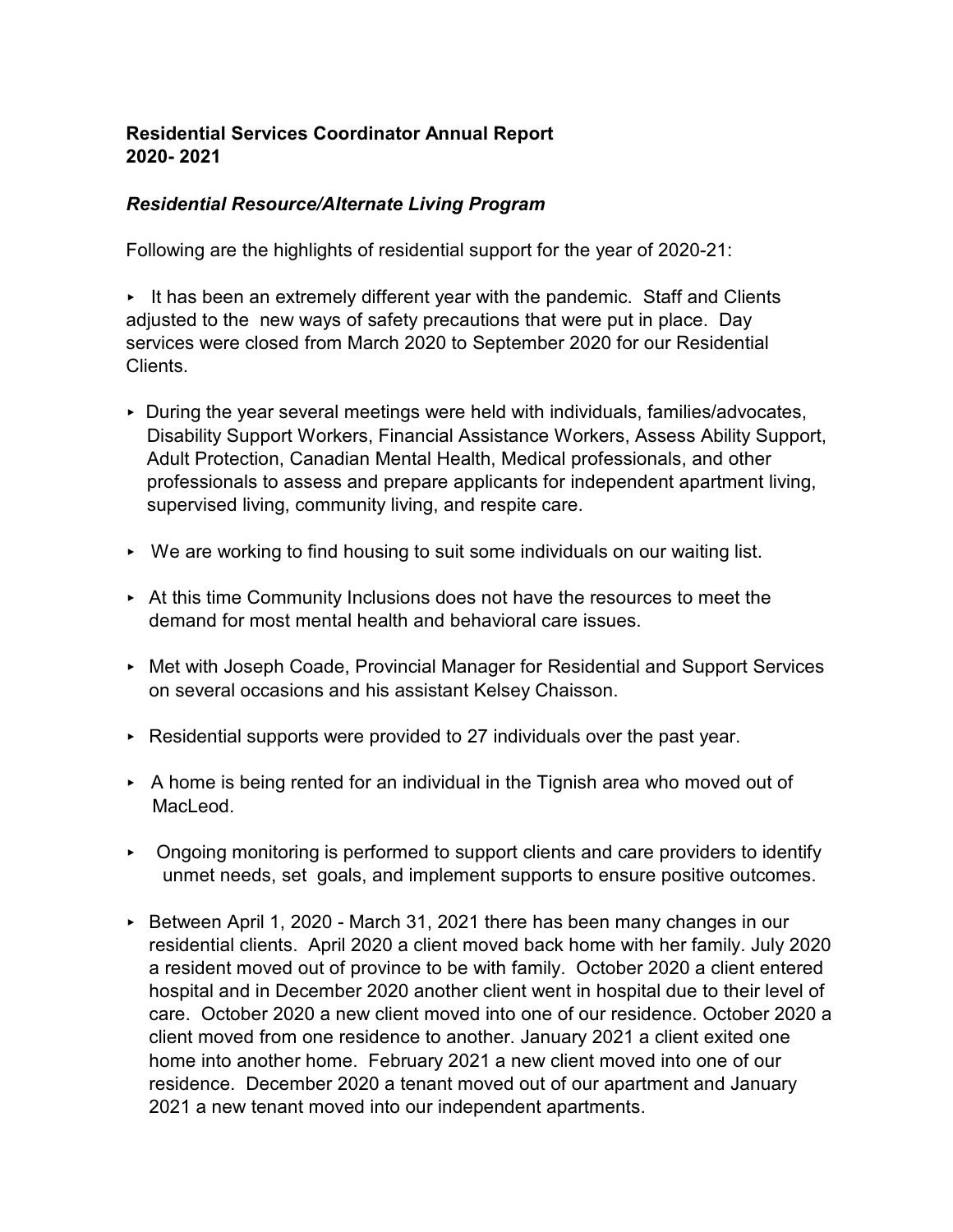# *Supports included:*

- Associate Families
- Supported residents in both Tignish residences.
- Supported apartments and assisted living in Alberton
- Independent living apartments in O'Leary
- Individual assessments
- Access Ability Support reviews
- Advocating for one on one support
- Assisting families with emergency and extended respite care
- Referrals from other agencies
- Family and case conferences
- Transitional residential planning from school to community

# *Tignish Residence*

- $\triangleright$  The residence located in the community of Tignish provides a comfortable, inclusive environment to four individuals who can reside on a permanent basis. Each resident has an active case plan that staff work with to assist with individuals goals.
- $\rightarrow$  Staffing consists of four full time permanent workers. The service operates 24 hours a day seven days a week with a shift model of four days on and four days off.

#### *Alberton House*

- $\triangleright$  The residence located in Alberton provides services to eight adults who live very individual lives. There are two apartments with two people sharing each apartment and five assisted living rooms for people who require extra support.
- $\triangleright$  Residents lead a busy life with their individual daily programs, jobs and social activities. Every six weeks a resident spends the weekend and quality time with their family. They all take part in ACL activities throughout the year.
- < Parents/families are very involved in the lives of their family members and we certainly appreciate their participation and open lines of communication.
- $\triangleright$  Staffing consists of two 100% positions, two 60% positions and a 40% position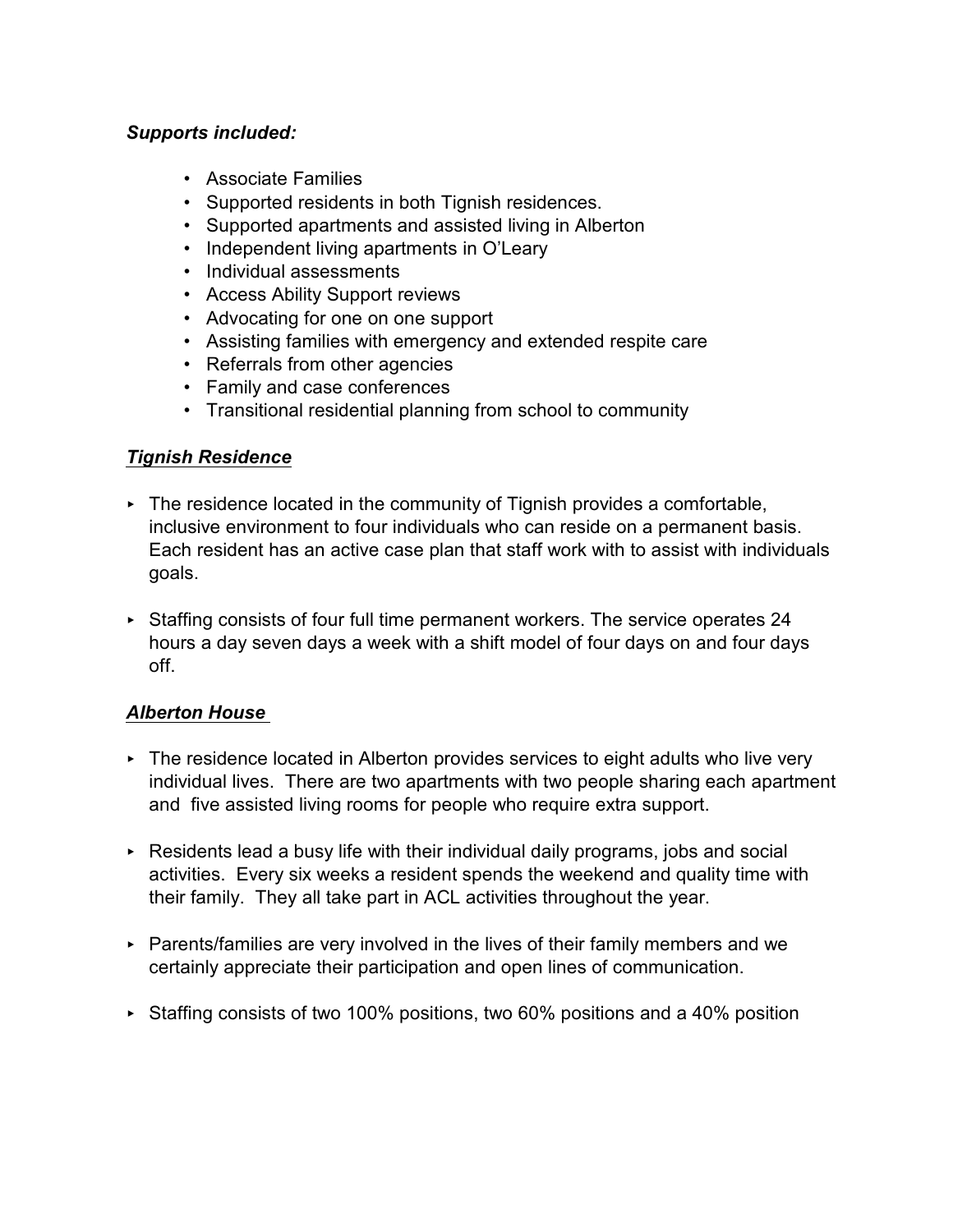# *MacLeod Lane Home*

< Our home located in the community of Tignish opened for operation in December 2018. Currently three client are living in the home.

< Staffing consists of four full-time permanent workers. The service operates 24 hours a day seven days a week with a shift model of four days on and four days off.

# **Greenmount Home**

 $\triangleright$  We are currently renting a home in Greenmount to support an individual that needs care.

# *O'Leary Apartments*

 $\triangleright$  Currently there are five tenants.

# *Respite*

< In total, we provided **26 days** of respite care. (Due to Covid)

# *Quote:*

# *"Alone we can do so little, together we can do so much." – Helen Keller*

# *Staff as of March 31st*

- < **Tignish:** Andrea Gallant, Melissa McMillan, Gwen Arsenault and Theresa Arsenault
- < **Alberton:** Heidi Butler, Crystal Mchugh, Sabrina Cormier and Tish Shea
- < **Greenmount:** Marsha Arsenault, Carmen McInnis, Sandra Bridges, and Jenny Chaisson
- < **MacLeod**: Marsha Wedge, Tabitha Bernard, and Destiny Gallant

# *Other*

- < We hosted and completed evaluations for OJT students from Holland College Human Services Program. Summer student position.
- ▶ Presentation for Westisle Transition Program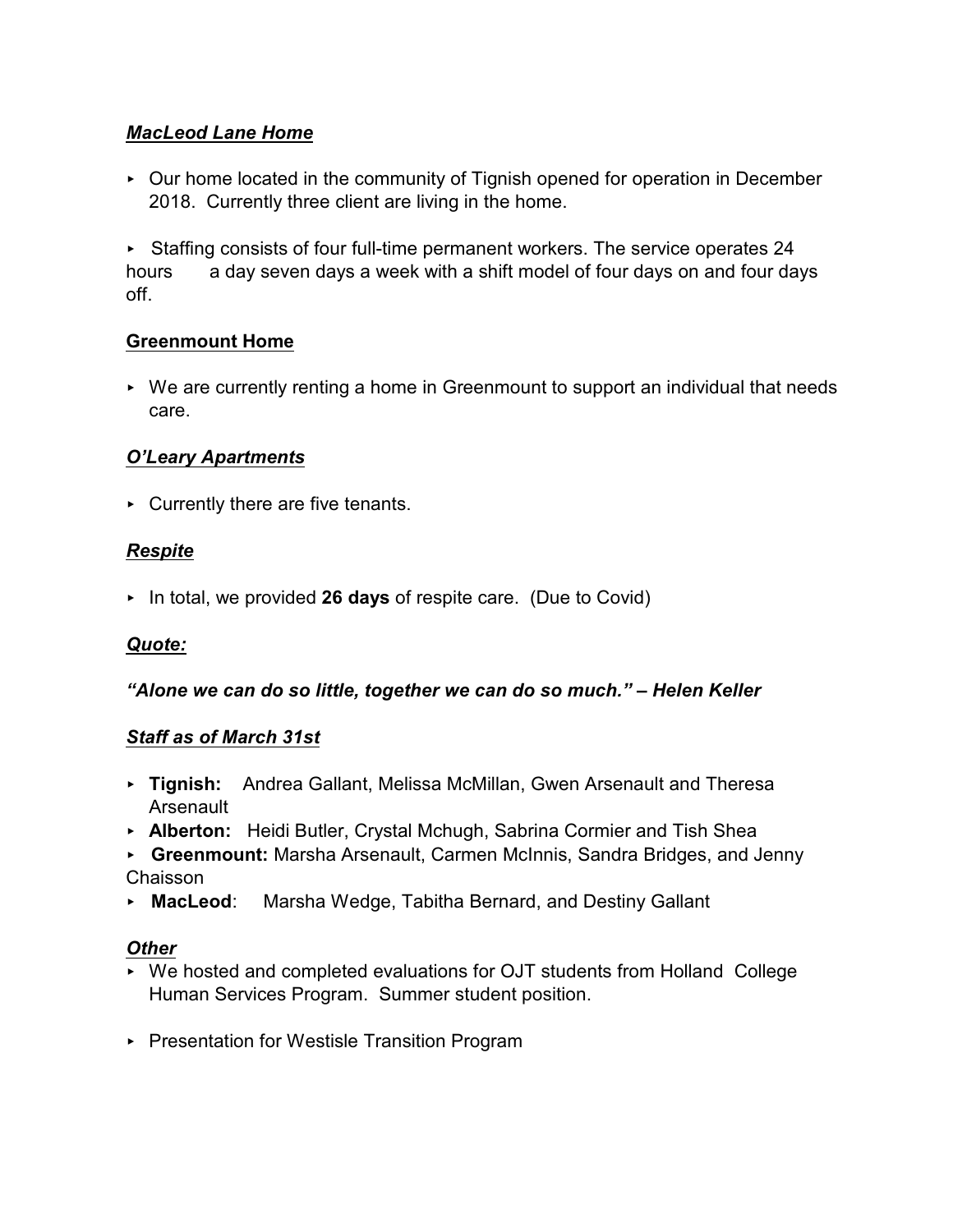#### < *Staff Development included:*

- Health and Safety
- Staff breakfast, fun day
- Bi-Monthly staff meetings
- Management meetings
- $\triangleright$  Special thanks to all whom we worked with over the past year to promote inclusion. In particular, we appreciate individuals and families, for your communication and on going partnership to move forward and assist with individual goals.
- $\triangleright$  Sincere thanks to the staff for your dedication, commitment and team work to support the needs of residents to have a meaningful life. You are to be commended for the excellent care that you provide along with the ability to build individual healthy relationships based on respect and acceptance.
- ▶ Thank you to Community Inclusions Board of Directors and Executive Director Kevin Porter for your leadership and direction to motivate and inspire us to live up to the vision of inclusion for all.

Respectfully Submitted,

Nancy Arsenault Residential Service Coordinator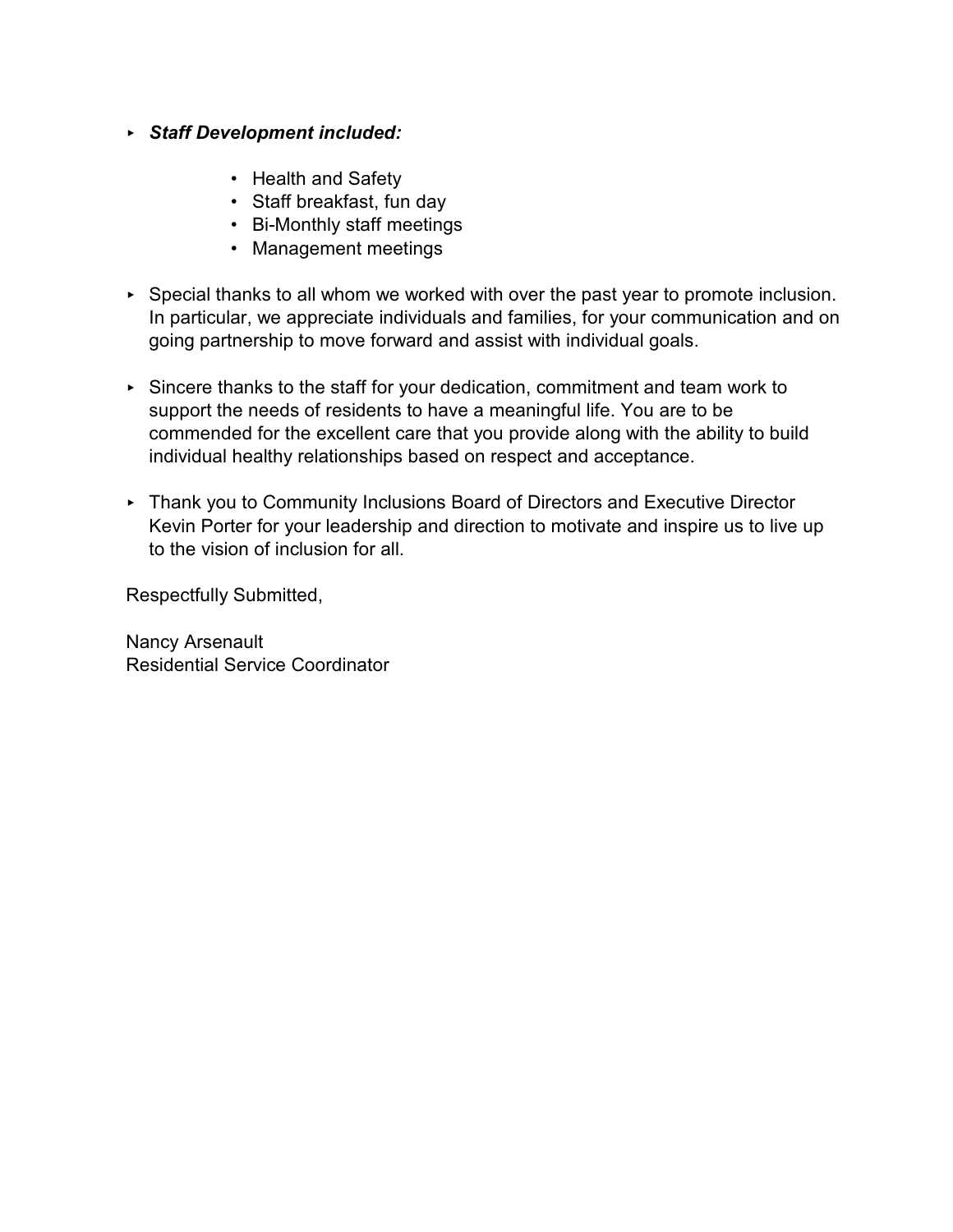# **Maple House Centre - Maple House Bakery & Cafe 2020- 2021 Annual Report ( COVID- 19)**

In total we had twenty- one individuals receiving service here at our Maple House Centre on a regular basis. Some individuals attended full-time, some part time and some individuals attend one to two days weekly. Our individuals range from high school transition to senior population.

#### **Sessions 2020/2021**

Sessions held through the year for individuals to take part in:

-Problem Solving -Respect -Positive Attitudes -Team Building -Emergency Situations (911) -Relationships -Hygiene -Workplace Safety -Life Skills -Clients also work daily on their personal workbooks (spelling, math, printing, writing, counting money, etc). -Fire drills -Healthy Eating & Nutrition -Hand Washing & Sanitization -Friendships -Boundaries

# **Clients 2020/2021**

We have had some new clients in the past year start at Maple House Keisha Blanchard, Cedric Gallant, Jacob McCutcheon and Spencer Mallette have started attending part-time.

March 16<sup>th</sup>, 2020, we closed our day program due to a **Global Pandemic Covid -19.** Clients stayed at home with care givers, parents or in our residential homes. Support staff here at Maple House (because our day program was closed) went into the residential homes and helped out other staff. We did some programming in the homes with our individuals. The clients that did not reside in our residential homes were called weekly to check in to see how they were doing and to have a little chat with them.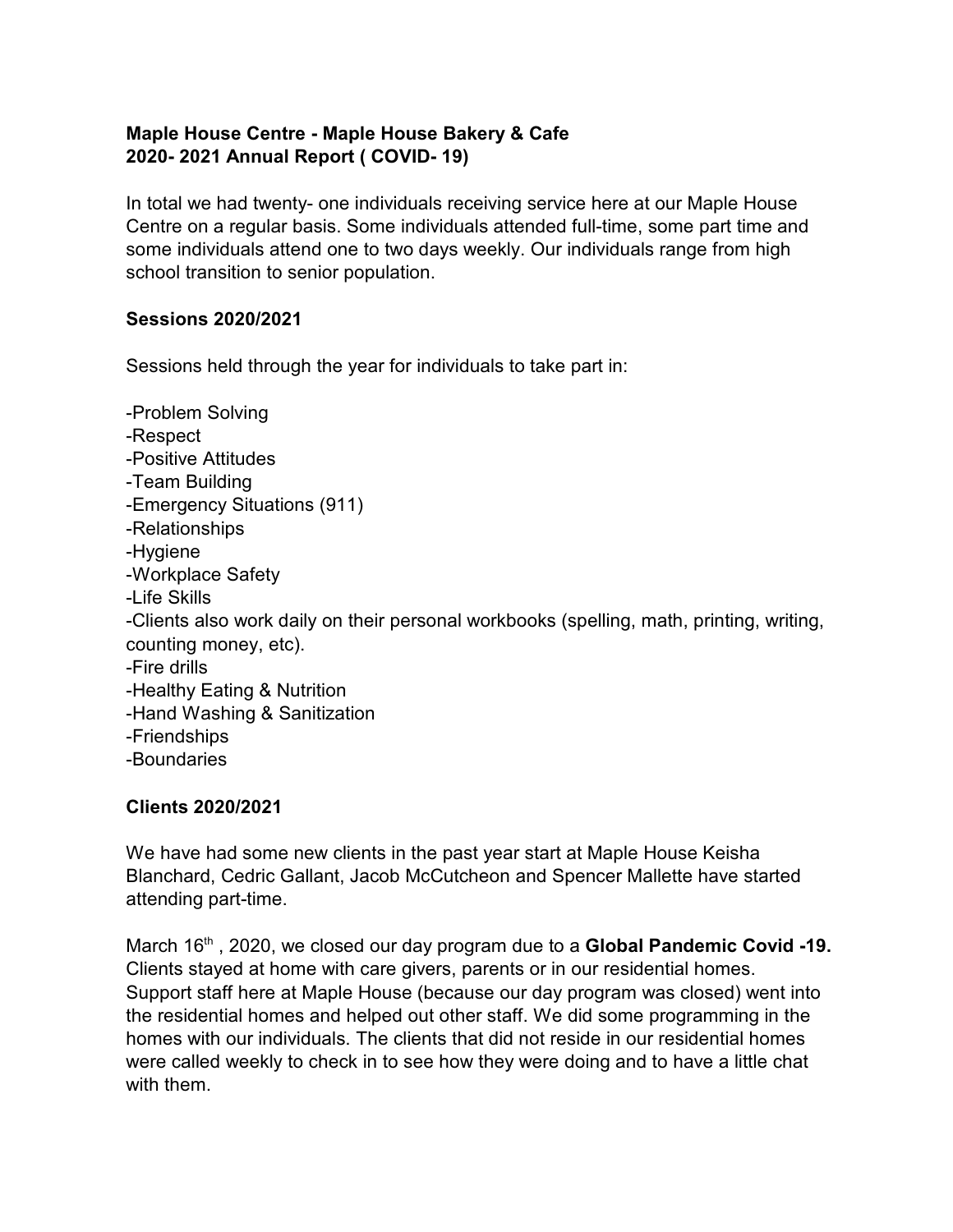During this time Wayne Oulton had a 60<sup>th</sup> Birthday. Staff got together and did a drive by parade at his home where he resides with Theresa Arsenault. We put up a poster and dropped off cake, presents and balloons to make this day special for him. We had to social distance for the visit, but he was very happy with the attention he was given. It was definitely a special day for Wayne.

Our day program re-opened on June  $8<sup>th</sup>$ , 2020. In preparing for this we had to follow protocols for social distancing, wearing masks at all times to keep our clients safe, disinfecting all tables, chairs doorknobs during these times. We prepared an operational plan for this also.

Clients on a daily basis work and help out in bakery & café packaging products, baking cookies, washing and drying dishes, cleaning bread machine, making and packaging peanut butter balls, recycling, taking garbage out, taking out cardboard, keeping storage room clean and tidy. Clients take turns working out in café doing dishes, cleaning tables during our busy lunch hours each day.

Clients and staff during the summer played lots of outdoor games with clients, they went to the park, walked the track, had picnics and had barbeques. Because of Covid we were limited to outings but made the best out of our summer.

Clients have a huge part in making peanut butter balls all year long to package and sell in our bakery.

Individuals also help with grass cutting during the summer months including whipper snipping with staff supporting them.

Clients are responsible for bagging and selling bottles with staff. Money goes to what clients want for their day programs or treats throughout the year.

Clients and staff made a vegetable garden last summer. They watered, weeded and looked after the garden. Vegetables were used for salsa and eating.

Clients and staff held a Christmas party at Maple House on December  $16<sup>th</sup>$ . We made food, treats , etc and did our gift exchange. Clients and staff always love these days.

#### **Community Access & Involvement 2020/2021**

Maple House clients and support staff continue to do the O'Leary and Bloomfield Lunch Programs each week during the school year.

Individuals are supported on a bi-weekly basis to purchase groceries at the coop for onsite lunch program, in which they also create their own menu.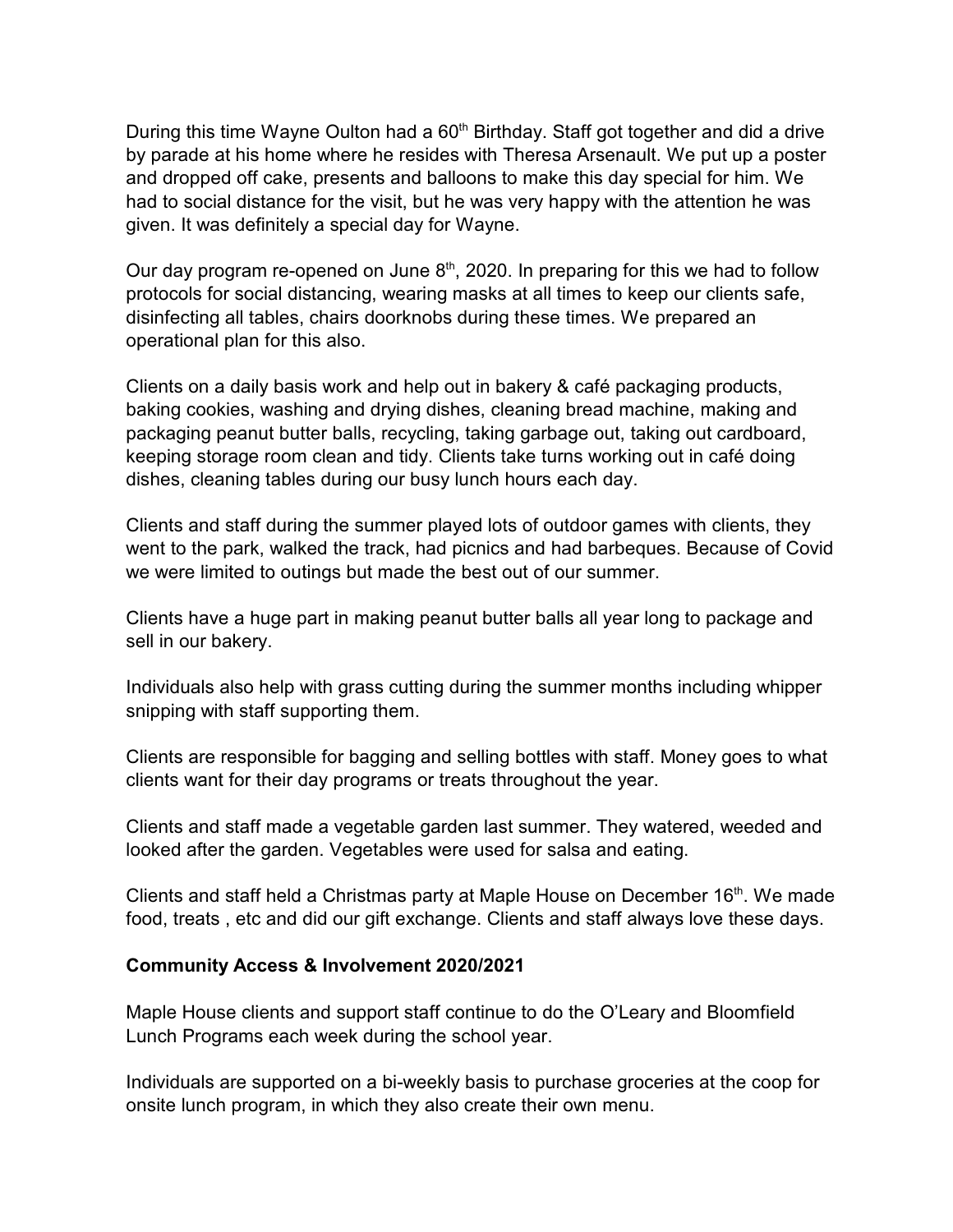Rebecca continues to clean two days weekly at the O'Leary Town Hall.

Clients went swimming at the the Mill River Experience supported by staff once a month.

#### **CAFE/BAKERY 2020/2021**

On March  $18<sup>th</sup>$ , 2020 café and bakery closed due to Covid -19.

On May 26 we re-opened to the public. We had social distancing stickers for the floor, we had plexiglass put up in our café to protect staff and customers. We had hand sanitizer out for our public to use, we had a sign in book for all customers coming into Maple House. We also took out some of our seating putting us at half capacity.

Café and bakery still continued to have five full-time employees, one part-time employee and several casual staff.

Café assist in preparing the lunch programs for Bloomfield and O'Leary Elementary School one day a week. Students enjoy: Macaroni-Hamburger and Turkey Soup. Our clients along with staff assist in packaging and the delivery of the food to the schools. When Covid hit in March our school program was done for the rest of the school year.

#### **Both café and bakery were very busy the summer of 2020 with lots of tourists around trying our food and baked goods.**

Fresh bread and rolls are made six days a week for our customers.

Jane Suchoszek started the full-time Cooking Position in September 2020.

We had full-time cook Patty Arsenault leave her position.

#### **Community Inclusions Day Program Support Staff**

Three full-time support staff.

Melissa Arsenault went out on maternity and Heidi Shea Chaisson filled this position for the year term.

We had three One on One Staff that are at Maple House daily and some casual relief staff that also work at Maple House when available

Matthew Somers was our Summer Student.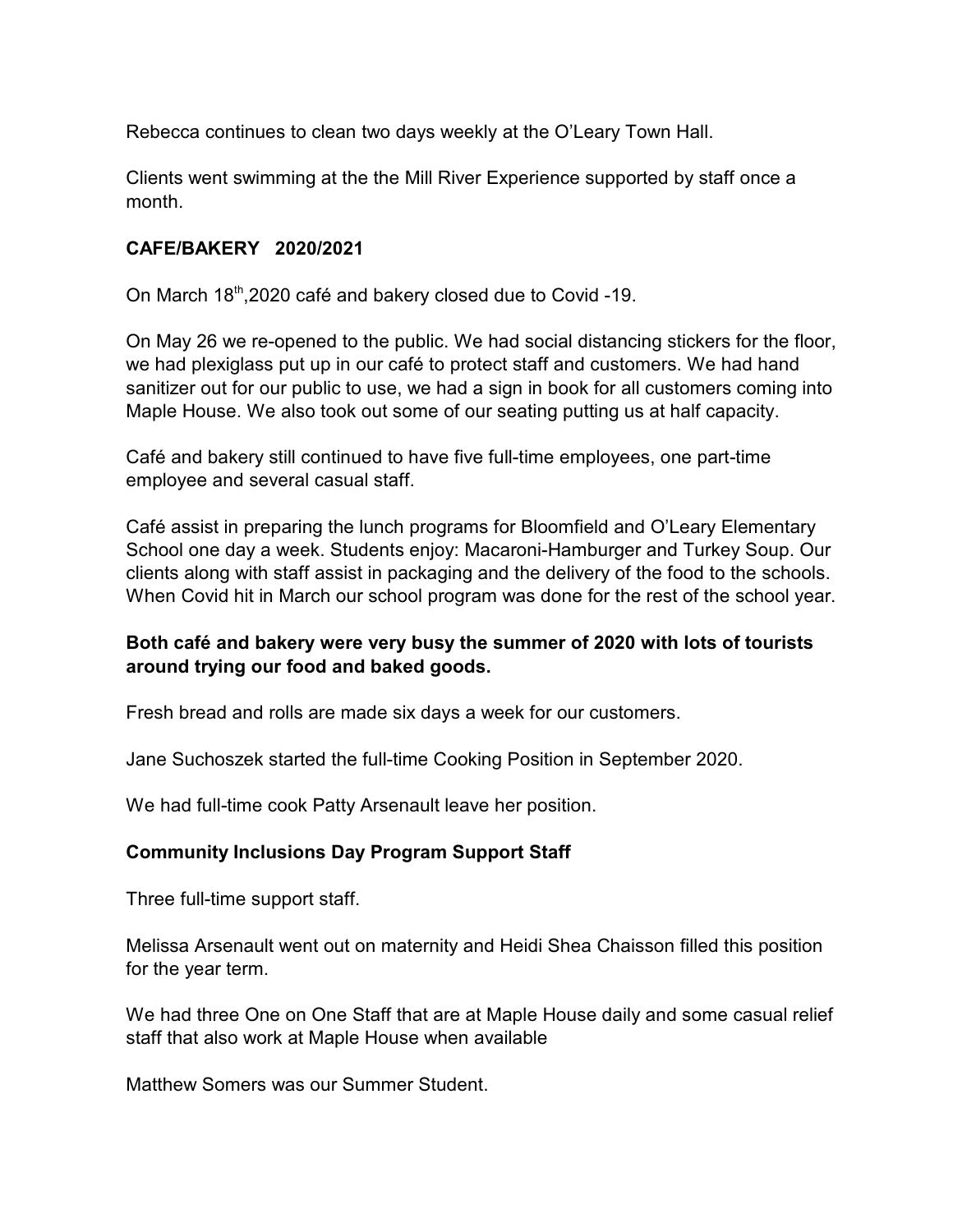We had two Holland College students in November for six weeks, we welcomed Elon Wilkie and Chloe Jones.

We closed for a day November 27<sup>th</sup> for a Case Planning Day. All staff and casuals worked on individual case plans together as a group

#### **Training/Staff Days 2020/2021**

Community inclusions staff went out to eat at Family Traditions on September 2020.

Case Plan Day November  $27<sup>th</sup>$ , 2020, we closed to clients to allow staff to work on these.

In closing this has been a very tough year for all because of Covid-19 and I would like to thank all my staff & clients at Maple House Bakery & Café for all their hard work as a team and patience and commitment over the past year. We continue to see lots of positive changes and growth here at Maple House.

I would like to personally thank Kevin Porter our Executive Director for all his help each and everyday and his support over the past year.

To the Board of Directors, all your behind the scenes work is what makes it all possible. Thank you all.

Submitted by Laurie Ann Waite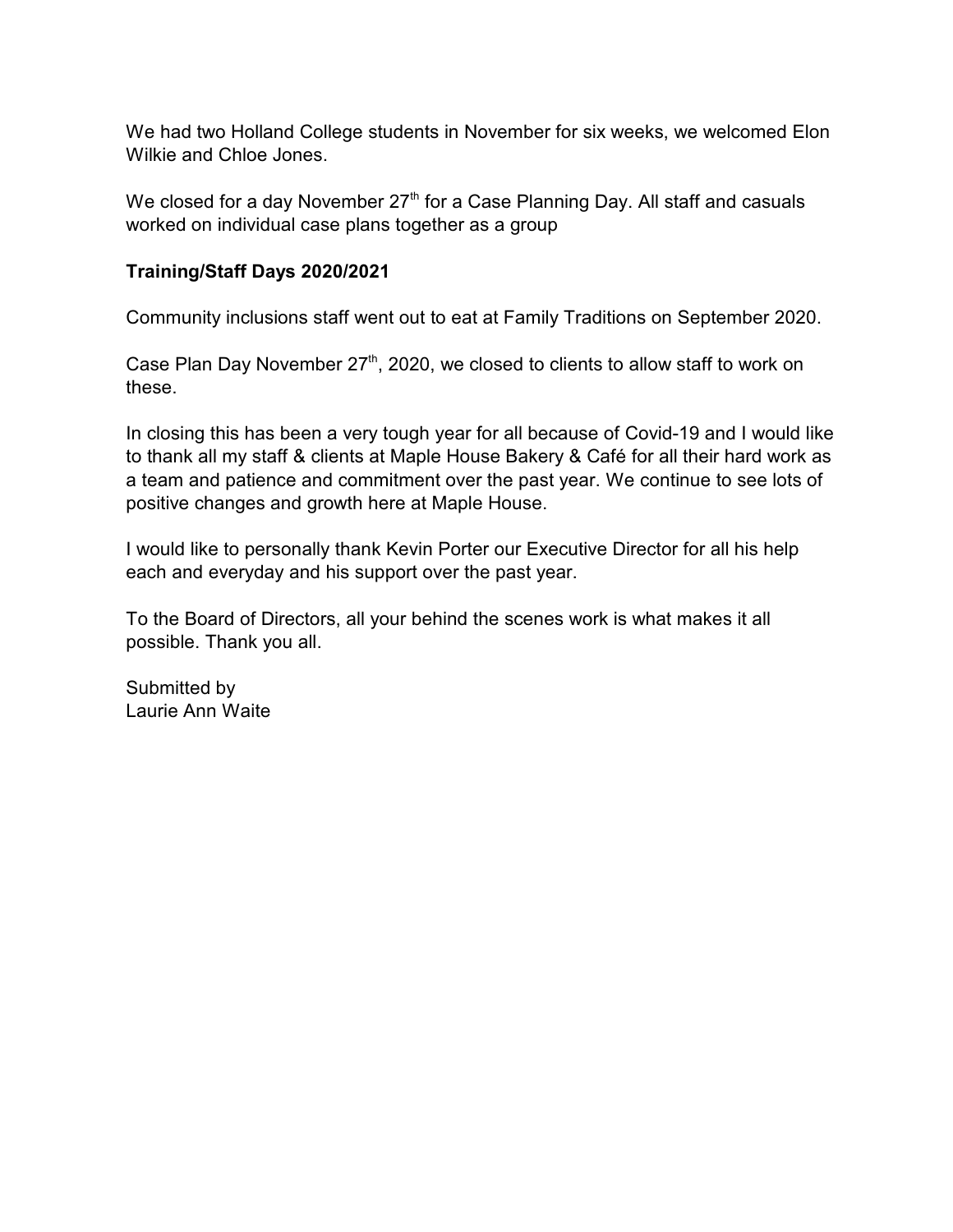# **Tignish Training Centre Annual Report 2020-2021**

#### **Community Involvement-Employment**

Due to Covid this year there has been no community outings or work placements

#### **Centre Based**

Our Day Services closed March 16th 2020 and did not re-open to clients until June1st, 2021.

Clients started back in October doing the 50/50 draw for the Tignish Credit Union Arena. We count money, remove stickers from toonies, draw the number and do up deposit slip on a weekly basis.

We had nine clients who lived at home attend our day services June/July/August 2020 Group Home clients did not return back until October 5<sup>th</sup>, 2021.

Over the year we celebrated clients birthdays with a cake and a favourite meal.

Clients prepare take-out packets for Shirley's Café .

Thanks to Community Inclusions for suppling our Christmas meal to clients and staff .

Workshop-based activities included client/staff meetings, and educational videos, Clients are responsible for the planning, shopping and preparing of meals as well as keeping the workshop clean and tidy inside and out. Clients also work on computer, math, and reading skills.

Staff have done a variety of sessions over the past year; work place safety, Fire Safety, Calling 911, Healthy Food Choices, Respecting Others, Money Skills. Living with New Changes since Covid started.

Transition Class from Holland College were in a few times to tour our site and to see how our day programs operate.

While we were closed to clients, Terrilyn and I still worked from workshop and group homes where needed. I also assisted Nancy with Scheduling keeping grouphomes stocked with necessities needing during the pandemic. We kept contact with our clients by phone , window visits, face time.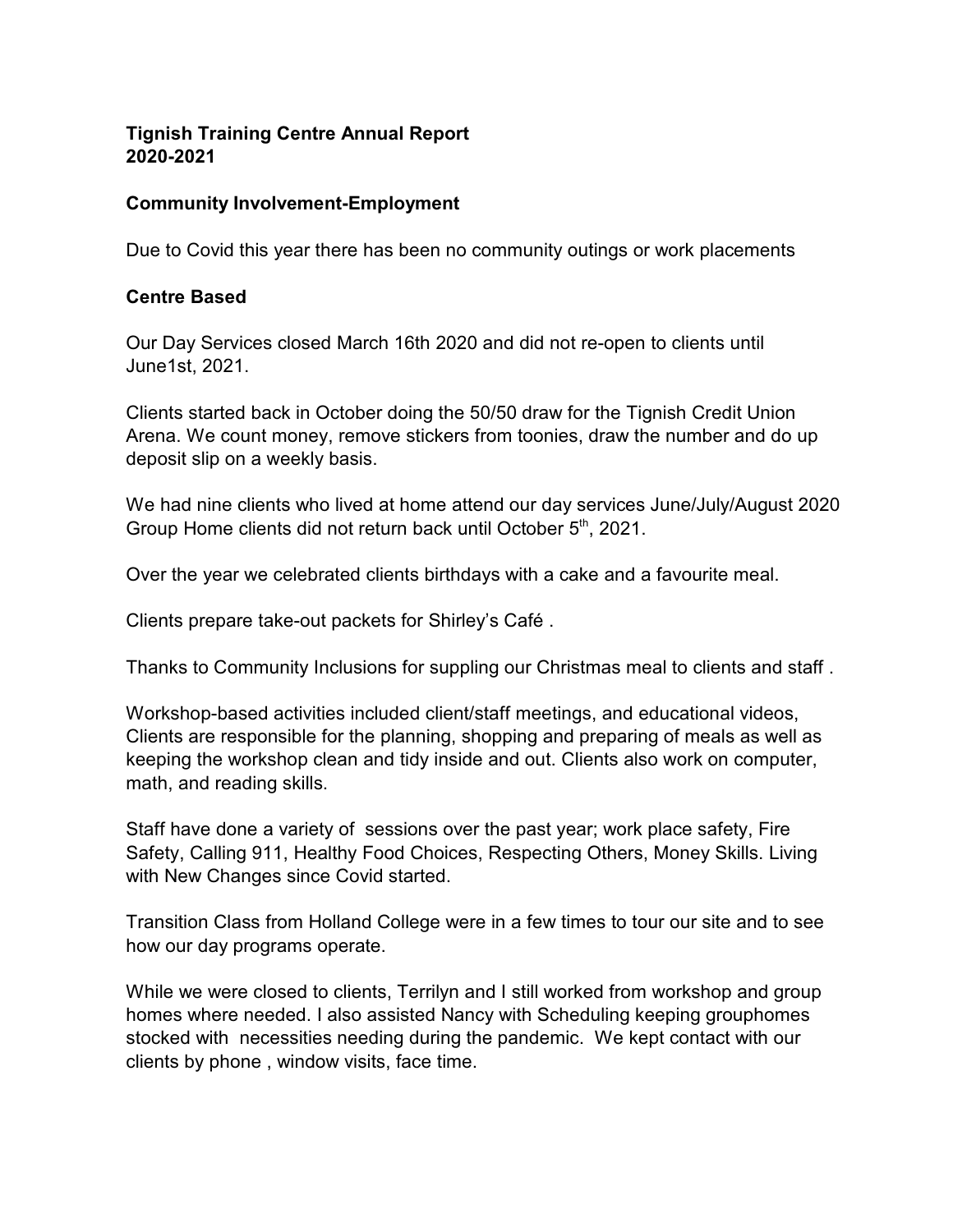# **Staffing**

We have two full- time staff plus One/One workers supporting our clients. One/One support staff 24 hrs week. One/One support staff 22.5 hrs week One/One support staff 20hrs week One/One support staff 13hrs week

Full-time staff Deanna Keough & Terrilyn Leclair / Alicia Tremblay One/One support staff Tish Shea, Nicole Patterson, Jayden Waite Sabrina Cormier.

Terrilyn Leclair took a year leave which started September 1<sup>st</sup> 2020 Melissa Arsenault has accepted her position but is on Maternity until 2021 so Alicia Tremblay is filling her position until June 21<sup>st.</sup>

Monthly Management Meetings were held so staff could work on staff development days, family meetings, health and safety and case plans. These meetings are beneficial in creating staff relationships, staff support and ensuring accountability within our organization.

Staff training and professional development days consisted of Safety meetings, Case plans and First Aid and CPR.

Thank you to Community Inclusions Board of Directors and Kevin Porter for leadership, direction and support throughout the year I look forward to working with you in the coming year.

A special thanks to all staff for your commitment, support and dedication throughout the year.

Respectfully Submitted,

Deanna Keough Site Manager Tignish Training Centre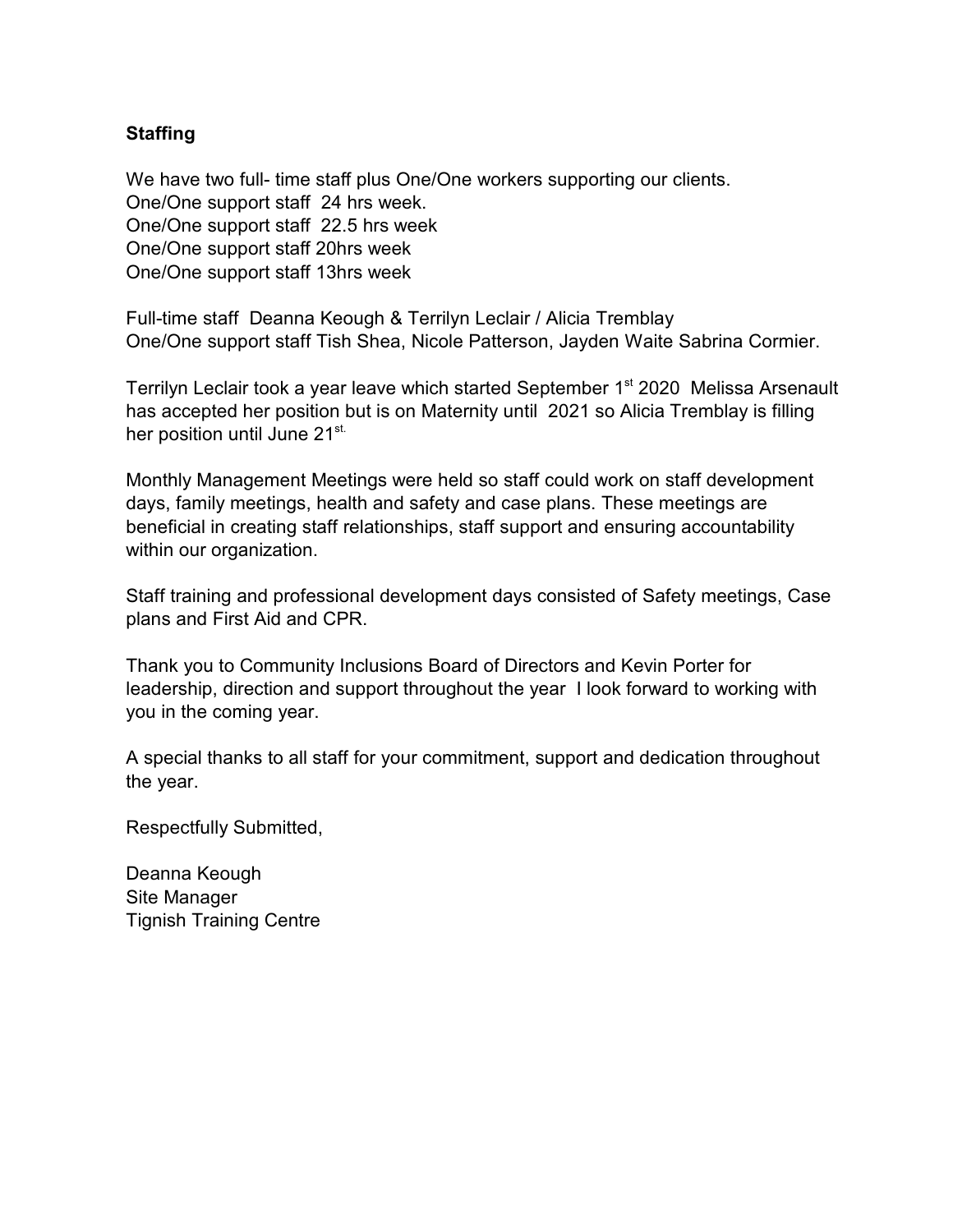# **Employment Counselor Annual Report 2020-2021**

# **Staffing**

The Employment Services program has undergone some changes throughout the year. There are two full time staffing: Natalie Horne-Gallant is the Employment Counselor and Talia Adams is the Assistant Employment Counselor. Over the past year, we have added a third staff with support from the AccessAbility Support Program through one on one hours. The program has also gained support through the Haywood Residence staff. They are participating three days a week to assist with the staffing needs.

# **Clients**

Our client numbers continue to grow and change in our service. We have new people coming in, clients finding employment, and others moving to more central locations. One thing remains evident, is the clients entering the Employment Services Program are complex as there is an increase in mental health needs.

# **Transitions**

In the Fall of 2020, staff had participated in preliminary Transition meetings. The Spring brought Covid 19 and shut down the schools which has had staff had to improvise to help support the students through their transition. During the month of April and May staff would go to the students homes to start to build relationships. They also participated in zoom, Facebook video conferences, text and phone calls.

There is an increase in the demand for services for individuals leaving high school. The number of students that are receiving resource support is increasing over the coming years. Several meetings were attended at the school along with shadowing in the classroom.

# **Training**

Over the past year, there were over thirty-one training sessions offered in group settings, with eight to twelve individuals in attendance. Some of those sessions were Overcoming Barriers, Learning Styles, Teamwork, Self-Esteem, Coping with Change, Stress Management, Lawn Mower Safety, Workplace Safety, Social Boundaries and



Customer Service. Five participants completed the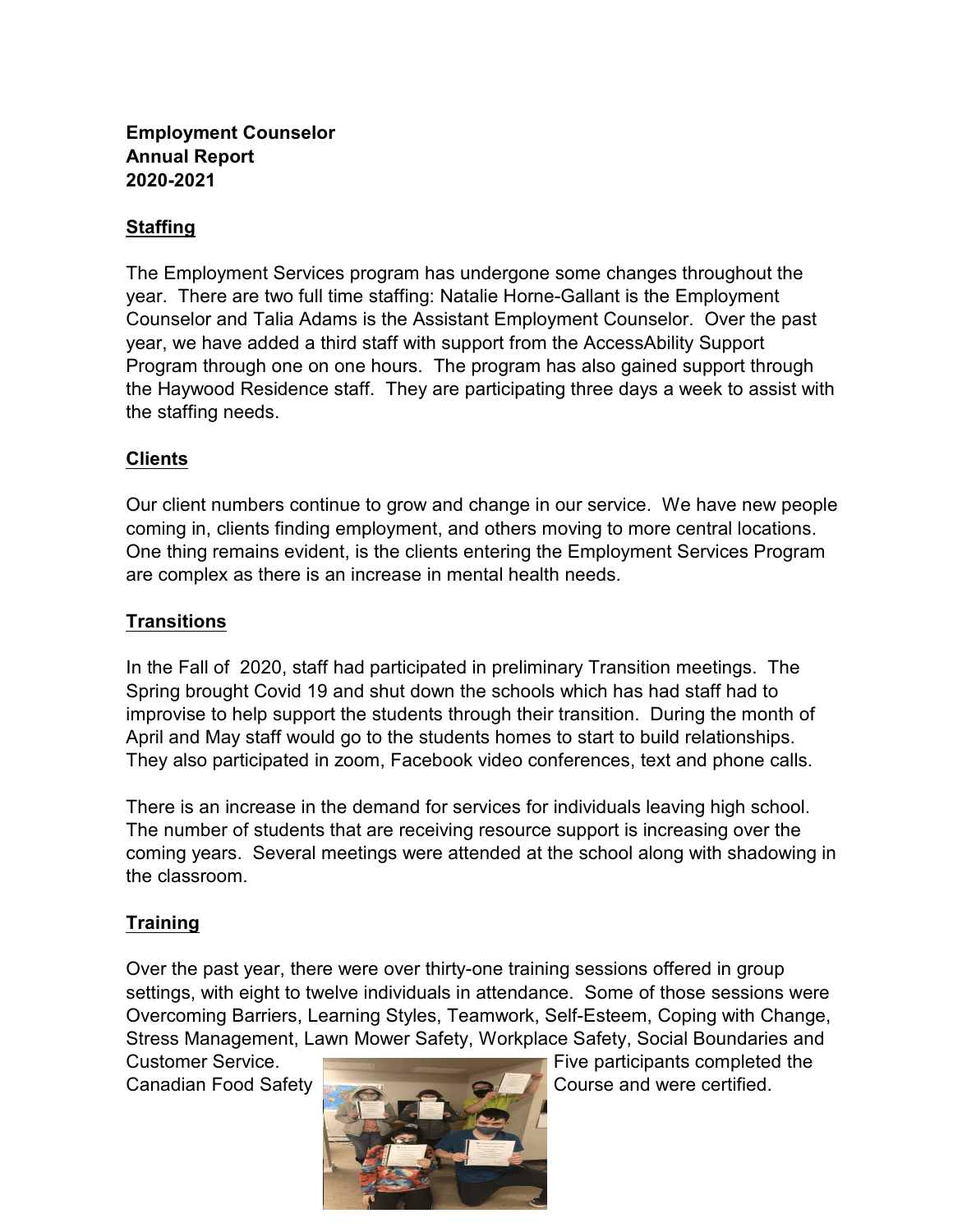Due to Covid 19, some of the usual training opportunities like MANDT were put on hold. The staff were able to participate in Zoom training sessions offered by OCSM, and Dr. Ross Greene CPR/First Aid training was still completed along with the annual Staff Appreciation day.

# **Drop In Days/ Odd Jobs**

Drop in Days were cancelled in the month of April due to Covid 19. In May staff were able to have participants come to Drop in Day in groups of three and by the end of the month the number was up to five. The group has been running at full capacity since July.

Drop in Day increased to three days a week to give participants opportunities for skill development.

In December the O'Leary Association for Community Living gave the Drop in Day a donation of two hundred dollars. This money was used to purchase items for our kitchen. This allows the group to prepare meals three days a week.

The group numbers change based on the days a week and employment numbers. The DID is used as a base for the Odd Jobs program. In the Spring the Odd Jobs program had to come to a halt, but as conditions improved staff and clients were able to continue taking bookings. This program is successful. Many of the customers are seniors that struggle to complete tasks that they previously enjoyed, such as cleaning and yard work. The Bloomfield Legion and the O'Leary Housing Authority are two of the Odd Jobs customers.

#### **Employment/ Volunteer**

Each month looked different this year with regards to employment. Many of our clients employers were deemed essential, so they continued to work. Others were laid off due to capacity limits and some clients chose to stay home due to underlying medical conditions. Our clients persevered in an ever changing world and adjusted to the new rules and dynamics in the workplace with minimal support.

Volunteer placements came to a halt during the early days of Covid 19. Many individuals still are not in volunteer placements due to the capacity limits within the placement locations. It is our hope that as many people continue to get vaccinated that we will develop herd immunity and people will be able to return to these opportunities.